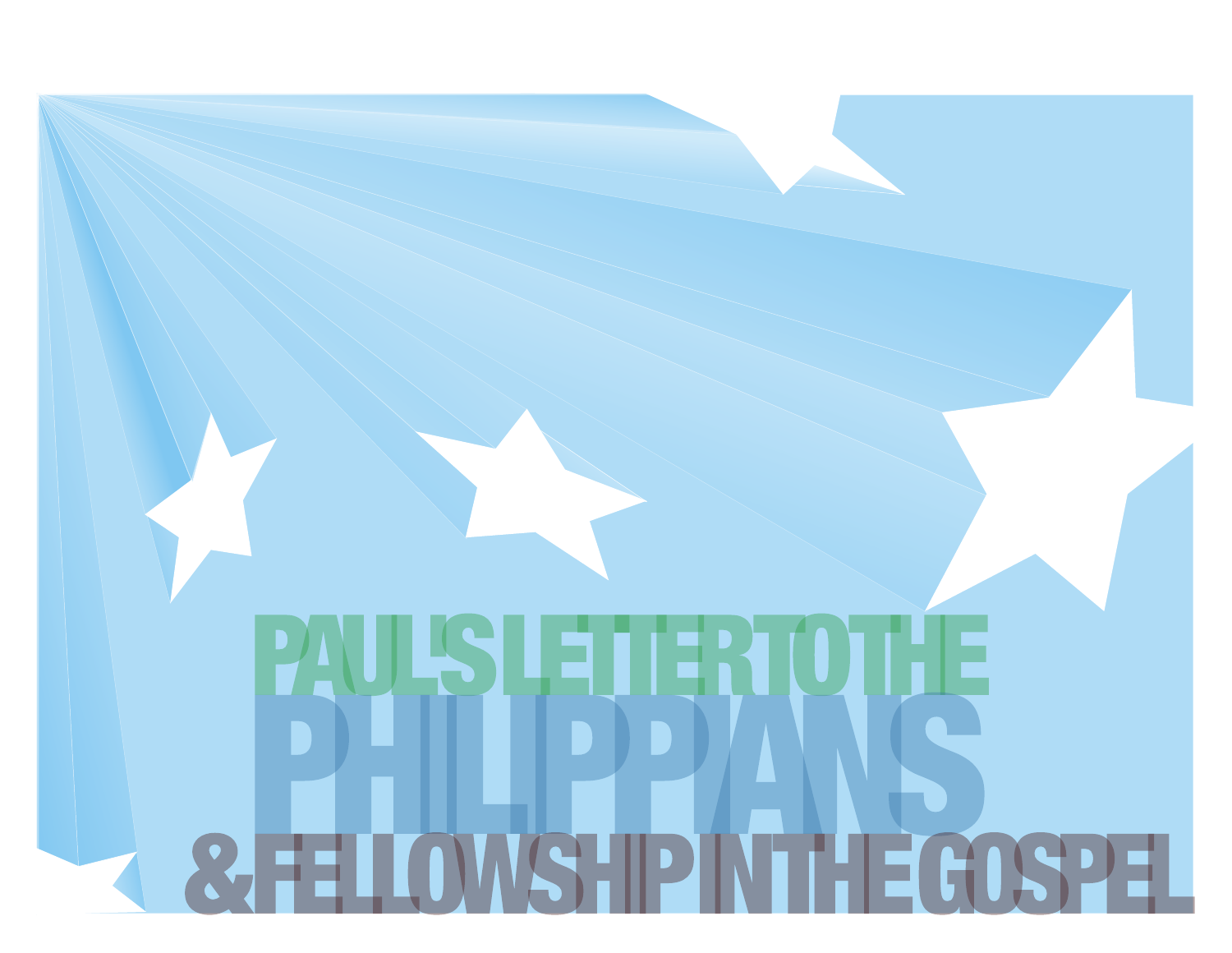## PANS

#### **Introduction**

Welcome to *Paul's Letter to the Philippians & Fellowship in the Gospel!*

Philippians is a book filled with memorable truths and promises...

*"...being confident of this, that he who began a good work in you will carry it on to completion until the day of Christ Jesus..."* (1:6)

*"...For to me, to live is Christ and to die is gain..."* (1:21)

*"...Do nothing out of selfish ambition or vain conceit, but in humility consider others better than yourselves. Each of you should look not only to your own interests, but also to the interests of others. Your attitude should be the same as that of Christ Jesus..."* (2:3-5)

**1**

*"...continue to work out your salvation with fear and trembling..."* (2:12)

"...Do everything without complaining or arguing, so that you may become blameless and pure, children of God without fault in a crooked and depraved generation, in which you shine like *stars in the universe..."* (2:14, 15)

*"...But whatever was to my profit I now consider loss for the sake of Christ..."* (3:7)

*"Do not be anxious about anything, but in everything, by prayer and petition, with thanksgiving, present your requests to God. And the peace of God, which transcends all understanding,*  will guard your hearts and your minds in Christ Jesus. Finally, brothers, whatever is true, whatever is noble, whatever is right, whatever is pure, whatever is lovely, whatever is admirable—if *anything is excellent or praiseworthy—think about such things..."* (4:6-8)

Together this book forms a beautiful and engrossing picture of what the Christian life *must* be. Paul—possibly the most radical believer the world has known—concludes this book by saying, *"Whatever you have learned or received or heard from me, or seen in me—put it into practice."* No Christian should study this book and remain unscathed.

Study this well. Gaze deeply, steadily into its message. Ask God to give you the courage to live it out. Ask God to give you whatever it was that He gave Paul.

*"For to me to live is Christ, and to die is gain."* Paul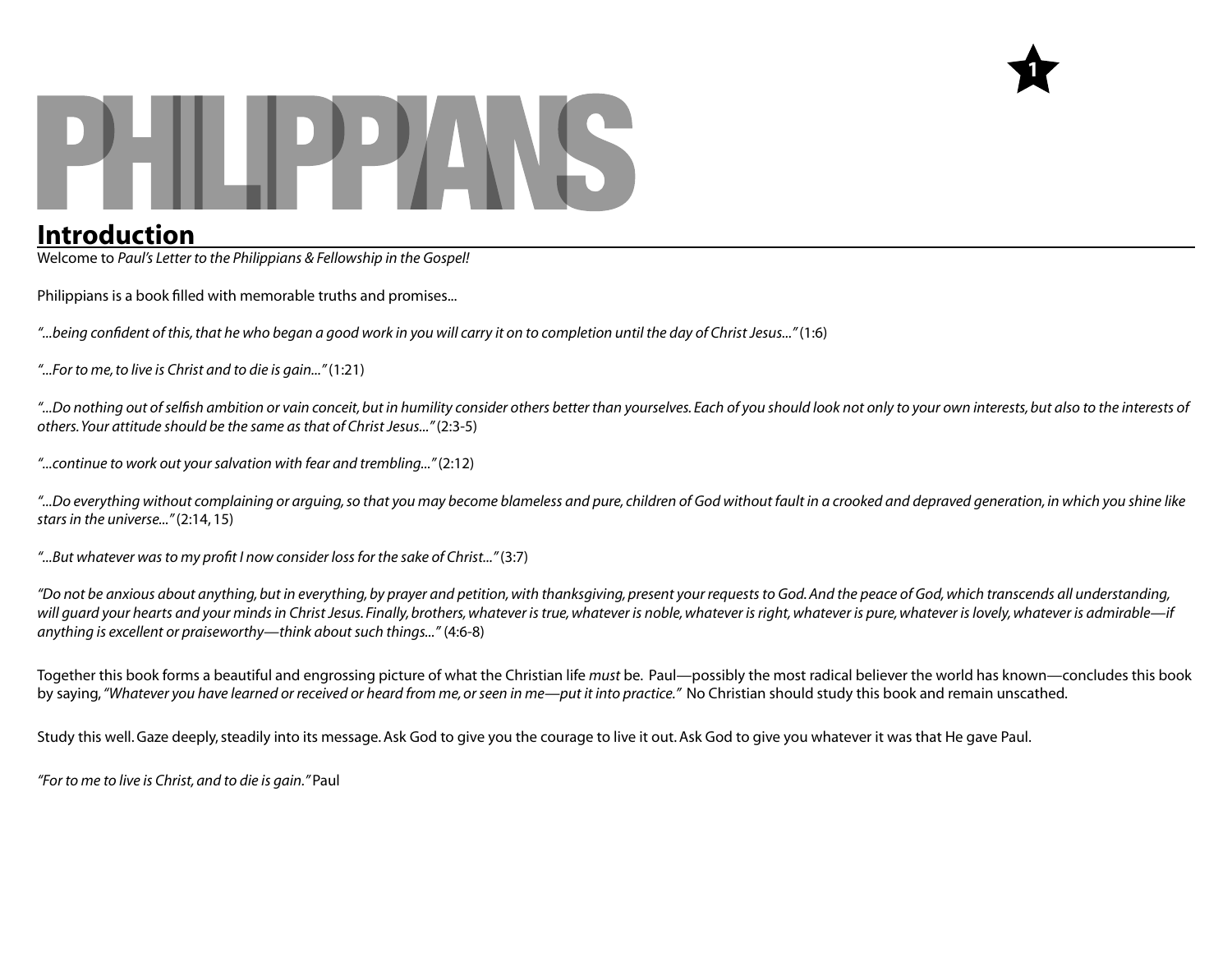## P2 <u> Lind</u> ĺ.  $\Box$  $\blacktriangleright$

## **Table of contents**

| Introduction               | $\bigstar$ | page 1        |
|----------------------------|------------|---------------|
| Table of contents          | $\bigstar$ | page 2        |
| How to do this study       | $\bigstar$ | pages 3 & 4   |
| Background on Philippi     | $\bigstar$ | page 5        |
| <b>Background study</b>    | $\bigstar$ | pages 6 & 7   |
| <b>Book Survey</b>         | $\bigstar$ | pages 8 & 9   |
| Philippians 1:1-11         | $\bigstar$ | pages 10 & 11 |
| Philippians 1:12-30        | $\bigstar$ | pages 12 & 13 |
| Philippians 2:1-11         | $\bigstar$ | pages 14 & 15 |
| Philippians 2:12-30        | $\bigstar$ | pages 16 & 17 |
| Philippians 3:1-11         | $\bigstar$ | pages 18 & 19 |
| Philippians 3:12-4:1       | $\bigstar$ | pages 20 & 21 |
| Philippians 4:2-23         | $\bigstar$ | pages 22 & 23 |
| <b>Book Summary</b>        | $\bigstar$ | pages 24 & 25 |
| <b>Philippians in NASB</b> | ★          | pages 26 - 28 |
|                            |            |               |

Matthew Henry's Concise Commentary  $\star$  pages 29 - 32

**2**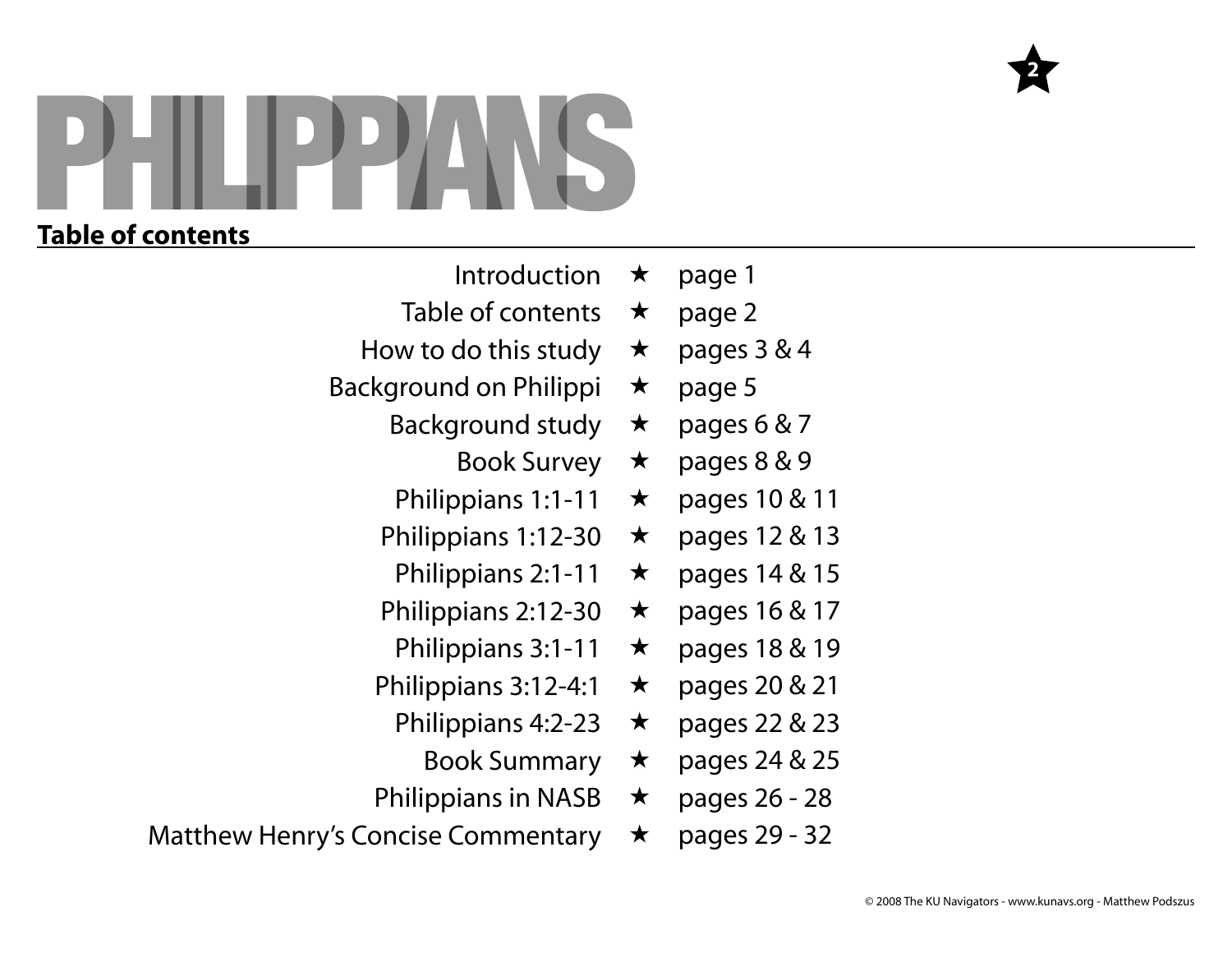## HAN

### **How to do this study**

This study of Philippians will basically be an *inductive* study; i.e., you will be using several study tools, which will enable you to discover the meaning of each passage and the entire book. This type of study will help you gain a firmer grasp on the Scripture through self-discovery. It will also prepare you to be a strong student of the Word for the rest of your life. Below we will give you an introduction to these study tools.

The first study will actually *not* be inductive, but, rather, will be a guided look at the background of the church in Philippi using other Scriptures, which refer to it. The Philippian church's origins are dramatic and looking at them will help you better understand the message of Paul's letter to this church. Also, Paul refers to this church in his second letter to the church in Corinth. This, too, gives us insight into the letter we are studying, as it serves as a small progress report for the Philippian church. Together, these sections will help set the stage for our study, along with the historical background section that precedes them.

The second study will be a guided survey of the letter. This section ought to help you get an overview of the themes and message of the book; to familiarize yourself with the big picture. After all, this is a letter and would have been intended to be read aloud in one sitting. This is the best way to start any study of an epistle.

The final study will be a guided summary of the letter. This section will help you reconnect the lessons from the letter, distill out key lessons and identify the primary application.

The middle seven studies will be inductive. Here's how you do that.

| $1:1-11$                           | After completing the inductive sections take a moment to consider the following questions and to memorial this week's memory verse.                                                                                                                                                                                      |
|------------------------------------|--------------------------------------------------------------------------------------------------------------------------------------------------------------------------------------------------------------------------------------------------------------------------------------------------------------------------|
| <b>For consideration</b>           | How does Paul identify himself and Timothy? (Does he use the same title in any of his other letters?) is there significance to their identifying themselves in this way?                                                                                                                                                 |
|                                    | What do you think Paul means by "partnership" or "participation" in the gospel?                                                                                                                                                                                                                                          |
|                                    | Paul prays that their love would "abound more and more, with knowledge and all discemment."Why do you think such love would enable them to "discem what is bot!" be "oure and<br>blameless" and be "filled with the fruit of righteousness"? What do you think those three things look like in a community of believers? |
| To memorize<br><b>Observations</b> | "I thank my God every time I remember you. In all my prayers for all of you, I always pray with joy because of your partnership in the gospel from the first day until now, being confident of this,<br>that he who began a good work in you will carry it on to completion until the day of Christ Jesus."Phil. 1:3-6   |
|                                    | Make 10-20+ epict observations in the space below.Remember observations only record what the text says. Avoid premature intercentations and speculations as this would be kensing to a conclusion.                                                                                                                       |
|                                    |                                                                                                                                                                                                                                                                                                                          |
|                                    |                                                                                                                                                                                                                                                                                                                          |
|                                    |                                                                                                                                                                                                                                                                                                                          |
|                                    |                                                                                                                                                                                                                                                                                                                          |
|                                    |                                                                                                                                                                                                                                                                                                                          |
|                                    |                                                                                                                                                                                                                                                                                                                          |
|                                    |                                                                                                                                                                                                                                                                                                                          |
|                                    |                                                                                                                                                                                                                                                                                                                          |
|                                    |                                                                                                                                                                                                                                                                                                                          |

Each study will contain a guided section. Make sure to complete the inductive study before going back through this. This section will have a few questions that will further stimulate your thinking on the passage.

**3**

Within this section you will find the memory verse for the section. If you will commit these 7 verses to memory, it will allow the truths of this study to remain fresh and to transform you for years to come. The goal of this study is transformation after all.

*Observations* are the first things that need to happen in any inductive study. It is very important to remember that observations answer the question, "What does this say." Often our preconceived notions limit us most significantly in our study of the Scripture. If you will commit to making good observations you will make numerous new discoveries and, inevitably, will have your thinking challenged.

Think of observations as gathering evidence. When brought back to the crime lab, evidence should be as untarnished as possible. Any minor oversight can skew conclusions, so, even if you encounter confusing sections, withhold your interpretations until

you can clearly see what the section is saying. The other tools can help bring greater clarity, as can your group discussion.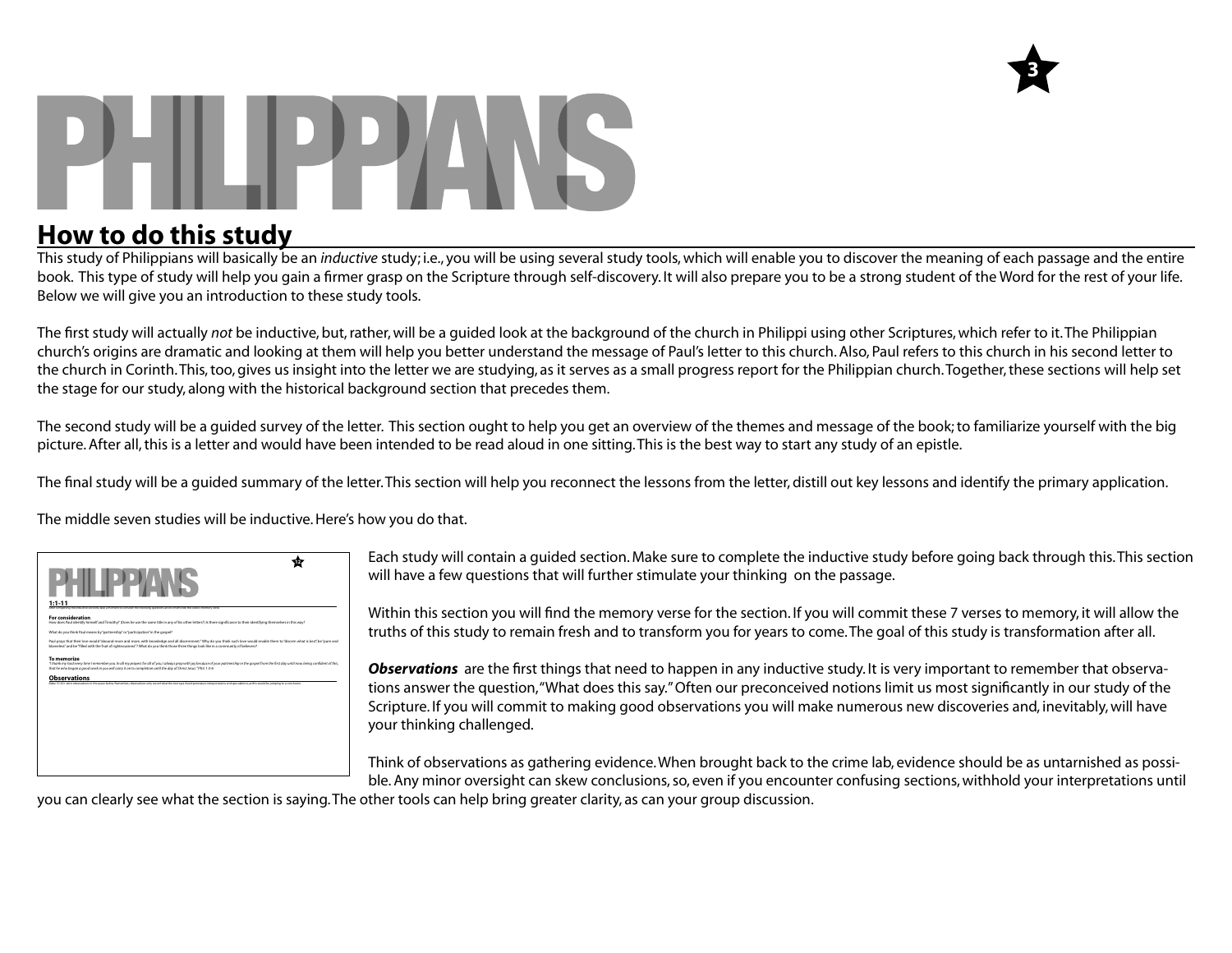## 

## **How to do this study (cont.)**

| <b>Ouestions</b>   |                                                                                                                                                                                                        |
|--------------------|--------------------------------------------------------------------------------------------------------------------------------------------------------------------------------------------------------|
|                    | Record any questions or things that are unclear below. This will help you more dive deeper into the gasquae and will serve your study group during your discussion time.                               |
|                    |                                                                                                                                                                                                        |
|                    |                                                                                                                                                                                                        |
|                    |                                                                                                                                                                                                        |
|                    |                                                                                                                                                                                                        |
|                    |                                                                                                                                                                                                        |
|                    |                                                                                                                                                                                                        |
|                    |                                                                                                                                                                                                        |
| Correlation        |                                                                                                                                                                                                        |
|                    |                                                                                                                                                                                                        |
|                    | Having recorded the raw data and some remaining questions it may be that another gassage will help you understand this one better. Use the space below to record insights from elsewhere in Scripture. |
|                    | Look back at Acts 16. How do you see Lydia, the jailer and their households "partnering" in the gospel immediately (i.e., "from the first day") after their conversion?                                |
|                    |                                                                                                                                                                                                        |
|                    |                                                                                                                                                                                                        |
|                    |                                                                                                                                                                                                        |
|                    |                                                                                                                                                                                                        |
|                    |                                                                                                                                                                                                        |
|                    |                                                                                                                                                                                                        |
| Interpretation     |                                                                                                                                                                                                        |
|                    | You should be in a good place to determine what Paul is saving. Use the space below to record a brief summary of what this passage is savings something you could use to explain it to someone else.   |
|                    |                                                                                                                                                                                                        |
|                    |                                                                                                                                                                                                        |
|                    |                                                                                                                                                                                                        |
|                    |                                                                                                                                                                                                        |
|                    |                                                                                                                                                                                                        |
|                    |                                                                                                                                                                                                        |
|                    |                                                                                                                                                                                                        |
| <b>Application</b> |                                                                                                                                                                                                        |
|                    | This mady should change your life Using your interpretation, record below the most natural way this passage must be lived out. Also, thoughtfully answer the supplemental question(s).                 |
|                    |                                                                                                                                                                                                        |
|                    |                                                                                                                                                                                                        |
|                    |                                                                                                                                                                                                        |
|                    |                                                                                                                                                                                                        |
|                    | Looking at your life, would you say you have reason for confidence that you will be "partnering" in the advance of the gospel for the rest of your life? Explain.                                      |
|                    |                                                                                                                                                                                                        |
|                    | What habits, other priorities, sins or distractions wony you about your life, and how do you intend to overcome in these areas?                                                                        |
|                    |                                                                                                                                                                                                        |
|                    |                                                                                                                                                                                                        |

*Questions* are great tools for examining a passage. You will probably encounter many of these as you work through the observation section. These tell you what things are unclear and may demand more investigation. These also help make for dynamic discussion during your small group. Be especially in tune with those questions that the central meaning and application of the passage hinge on.

**4**

Questions shouldn't just be idle or tangential. In Bible study, they should be aimed at understanding the main truths *so that* these truths can have a maximum impact on your life.

The first place you should go to deepen your understanding of *anything* is the *context!* This is no different with Scripture. Exploring other sections that teach on the topic you are studying can enable you to round out your understanding. The Bible is a unit and contains a cohesive message. When doing *correlation* work your way out: sentence, book, author, genre, testament, Bible. Often Paul will communicate more thoroughly on topics in his other writings. This is no different in Philippians. Paul was also a Jewish scholar and an apostle ("sent one") of Jesus, so much of his writing is built on the truths expressed in the Old Testament and the teaching of Jesus.

Scripture has a fixed meaning. There is only right *interpretation* and we should work to arrive as close as we can to that. Having done observations, asked questions and explored corollary passages you should be able to have a pretty firm grasp on what the passage means. Use this section to record, in your own words, a brief summary of what this section is teaching.

Think, "How would I explain this section to someone who hasn't read or studied it?" That will probably be your interpretation.

Finally, **application** must be the outcome of the study. If knowledge is your primary goal of doing this study, you may actually be taking a step the wrong direction. Scripture is downright redundant about the fact that truth must be applied in order to have real value! (Deut 32:47; Josh 1:8; Ps 19:11; Luke 6:46; John 8:32; 1 Cor. 8:2; James 1:22).

This can take anywhere between 1 and 3 hours each week to do well. That is only 10-30 minutes each day! You may want to use this as part of your devotional life or just carve out a block of time to work on it. Maybe you can even do so with another member of your study and discuss as you prepare.

Enjoy this study. The prayer is that it will be a significant milestone in your Christian growth. It will give you every ounce of what you put into it.

*"But whatever was to my profit I now consider loss for the sake of Christ. What is more, I consider everything a loss compared to the surpassing greatness of knowing Christ Jesus my Lord, for whose sake I have lost all things. I consider them rubbish, that I may gain Christ."*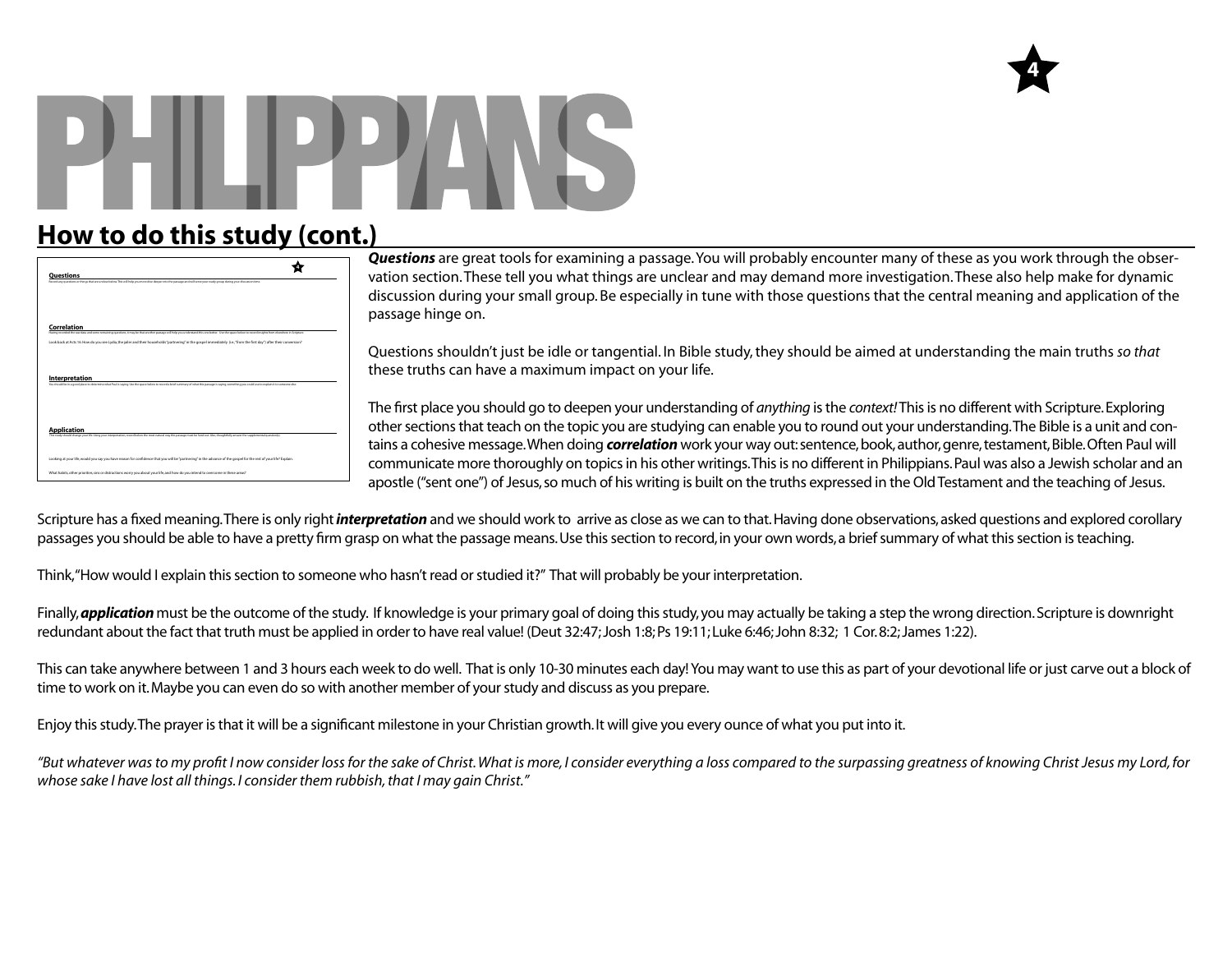## **Background on Philippi**

The year is 42 BC. Julius Caesar is dead; assassinated by co-conspirators Marcus Brutus and Gaius Cassius two years earlier. Brutus and Cassius began a campaign to bring the Roman empire under their control beginning in the east. Pitted against them, with the same aim are the second triumverate−Lepidus, Octavian, Mark Antony−and their formidable military force. Mark Antony and Octavian marched east with an army of nearly 100,000. Brutus and Cassius encamp in hill city of Philippi; shielded by a narrow pass between marshes and steep hills, which is the only western entry to the city. They, too, have nearly 100,000 men.

For days, Antony and Octavian seek to draw their foes into the field of battle. However, content with their defensive stance, they will not advance. In the meantime, Antony orders a causeway to be built through the marshes in the south in an attempt to flank Cassius' forces. Cassius sniffs it out and builds a transverse dam, severing the causeway and prompting the beginning of the battle on October 3, 42 BC: *the largest civil war battle in Roman history!*

Abandoning the causeway, Antony orders his forces to advance, and they take the camp of Cassius. Cassius commits suicide, believing the battle is lost. Unbeknownst to him, Brutus' forces have made a premature charge; overwhelming Octavian's forces and taking their camp. However, lack of organization and widespread looting by Brutus' forces allow Octavian's army to re-form their line.

During the October 3 battle, forces loyal to Brutus and Cassius intercept and destroy a ship of reinforcements and supplies traveling across the Ionian sea en route to Philippi. Upon hearing this, Antony and Octavian know, without new supplies, their siege cannot last much longer. They urgently prepare for another assault; encircling the city.

After twenty days Brutus is forced, against his will, to attempt to repel them saying, "I seem to carry on war now, not so much commanding as commanded." Antony's and Octavian's troops aggressively advance, refusing to allow Brutus to reform his lines or assume a defensive position. On October 23, 42 BC, they conquer Philippi. Brutus, too, commits suicide as his forces are overwhelmed.

Fifteen years later, Octavian would become the first emperor of Rome (Caesar Augustus); reigning during the birth of Jesus. The Roman battle cry during Octavian's rule became "Complete the battle once begun"–certainly an acknowledgement of lessons he learned on the plains of Philippi.

Founded by Macedonian King Philipp II in 356 BC, Philippi was valued for agriculture, gold mining and its strategic locale–later along the Roman Egnatian way. During the reign of Augustus, however, the city is resettled as a colony of civil war veterans–a gesture intended to foster unity within the empire.

Much of the first century population of Philippi shared this common background in a city notorious for its place in Roman history.

In 49 AD several visitors to Philippi retraced Mark Antony and Octavian's steps up from Neapolis. It was the Apostle Paul and his companions on a very different conquest. (Acts 16)



**5**



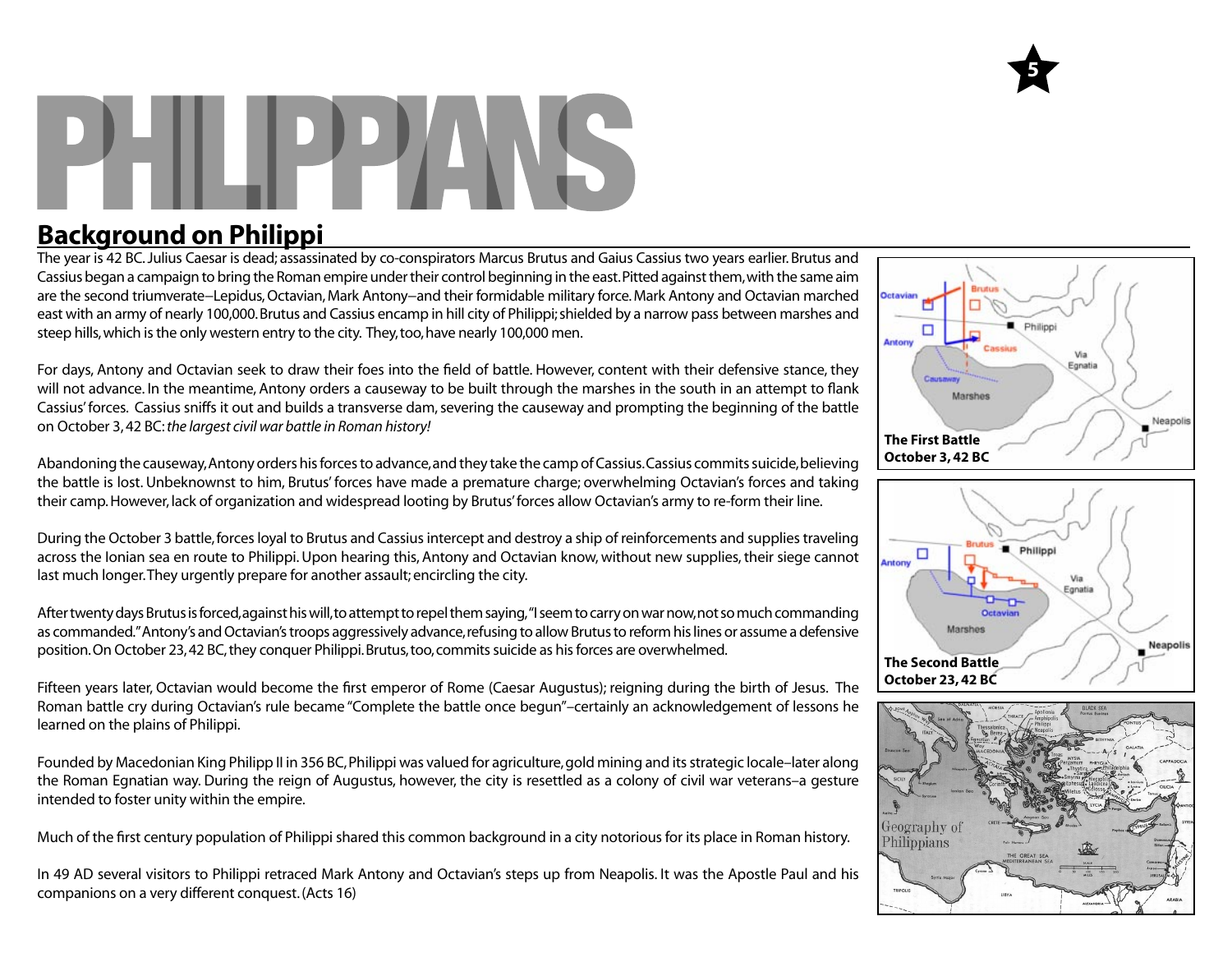

## **Background Study**

Philippians was a letter written by a real person to real people; people with their own set of struggles, strengths and daily realities. Fortunately we have several Biblical sources to learn more about this group of people *We'll try to get in touch with these things by looking at the two primary sections that refer to this church; Acts 16 and 2 Corinthians 8.*

**6**

## **Church Foundations**

#### **Read Acts 16 and answer the following questions.**

What title was Timothy given?

What did Paul see in Timothy that made him want to take him along? What do you think that means and why was that important? (See also Acts 15:36-41)

Why did Paul have Timothy circumcised? What does this tell you about Timothy and Paul? (For context, please look at Acts 15:1-35, 1 Cor 9:19-23, 2 Cor 6:3.)

What do you think about verses 6-10? Why would God forbid Paul and Co. to "preach the word in Asia", and in Troas, a place where there was an "open door for ministry" (2 Cor. 2:12, 13)?

What does the way God led Paul into Macedonia tell us about God's purposes for Philippi?

How is Philippi described?

What is significant about the place Paul and Co. chose to begin their ministry? How do you see God at work here (vv. 13-15)?

What do verses 16-23 show us about the spiritual and social environment in Philippi?

How would you have responded if you were in the shoes of Paul and Co. after verses 19-24? How *did* they respond (v. 25)? Why do you think they were able to respond this way?

Again, how do we see God at work in verses 25-34?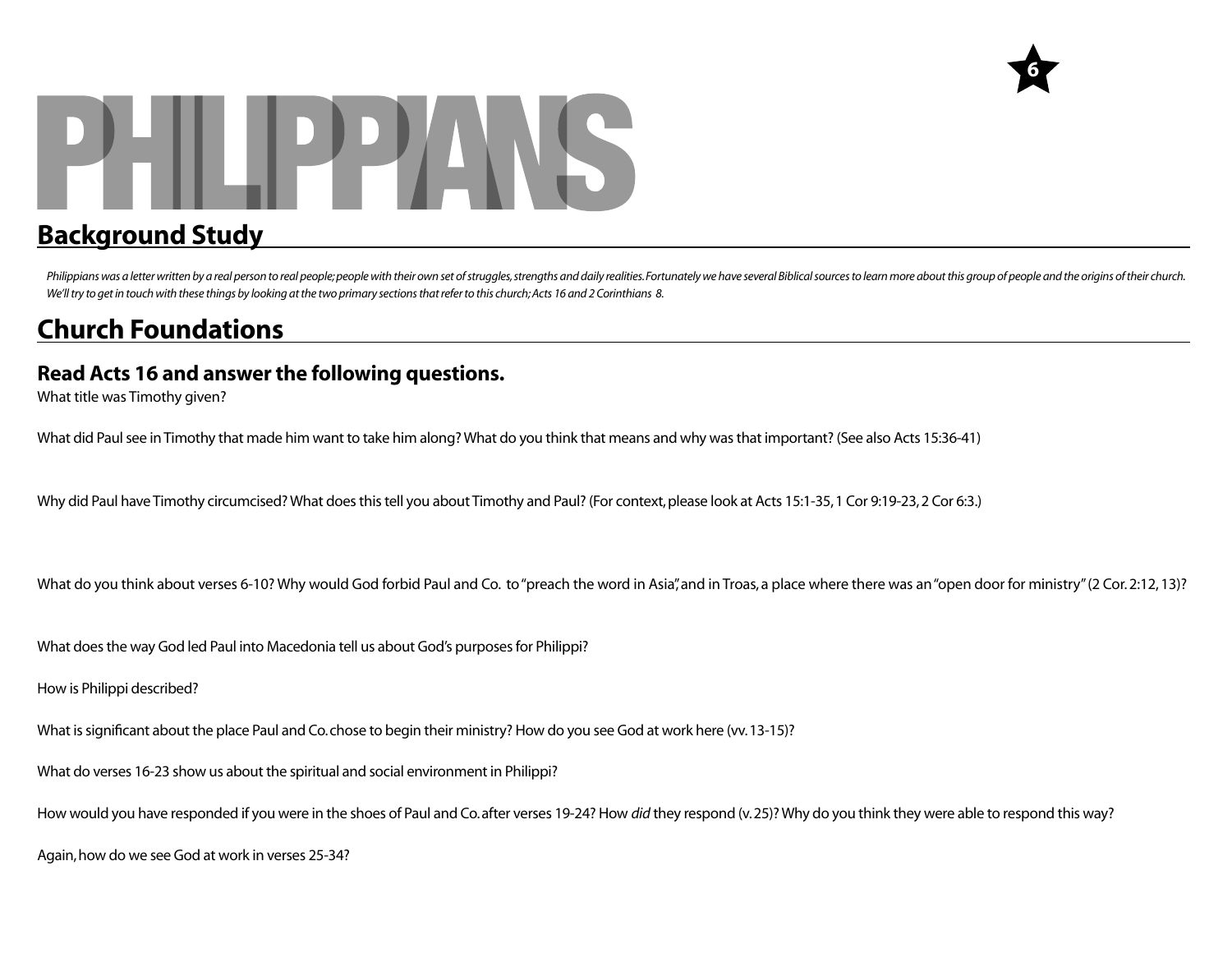Paul saw two entire households of people trust in Christ. One from a very expected location (v. 15) and one from a very unexpected one (v. 33). What does this teach you about God's sovereignty in your life and how you ought to look at your circumstances?

**7**

How would you describe the community that became the foundation of the Philippian church?

Paul rarely made use of his position during the course of his ministry. Why do you think he chose to do so in verses 35-39?

With such a whirlwind mission and such a seemingly hostile environment, would you have given this church much chance for success? Why or why not? What challenges would they face; what hope did they have?

Several years have passed. Paul has founded churches in Thessalonica, Berea, Corinth and elsewhere. Through letters Paul is seeking to help establish these churches as he continues to fulfill his ambition and call; to "pre [is] not known." Eventually he ends up writing these letters from prison. Here we find Paul writing to a confused congregation in Corinth. In the midst of the multiple problems, Paul decides to give them a model to follow: *based in Philippi! See how he describes them.*

## **Early Reputation**

#### **Read 2 Corinthians 8:1-7 and answer the following questions.**

What is said to have been "given" to the Macedonian churches?

What was the result of the "grace"? Write a definition of the word grace from this context and from: 1 Cor 3:10; 15:10; 2 Cor 6:1; 9:8; 12:9.

What is surprising about Paul's description of these churches?

What motivated or allowed a "wealth of generosity" and "abundance of joy" to proceed out of "severe affliction" and "extreme poverty"? Why were they willing and able to "give according and beyond their means"?

Does your ministry, giving and pursuit of Christ tend to be always in "accord to your means" or do you ever "give beyond"?

How did they look at giving (v. 4)? Is giving your life for the kingdom a duty or privilege to you? Explain.

What do you think verse 5 means? (I.e., giving themselves first to God and then, by the will of God, to Paul and his ministry.)

In verses 6, 7 Paul is obviously encouraging the church in Corinth to emulate the church in Philippi. Use the remaining space to record 3 *specific* areas where *you* can emulate the heart of the Macedonians in your life, giving, ministry, etc.

1)

2)

3)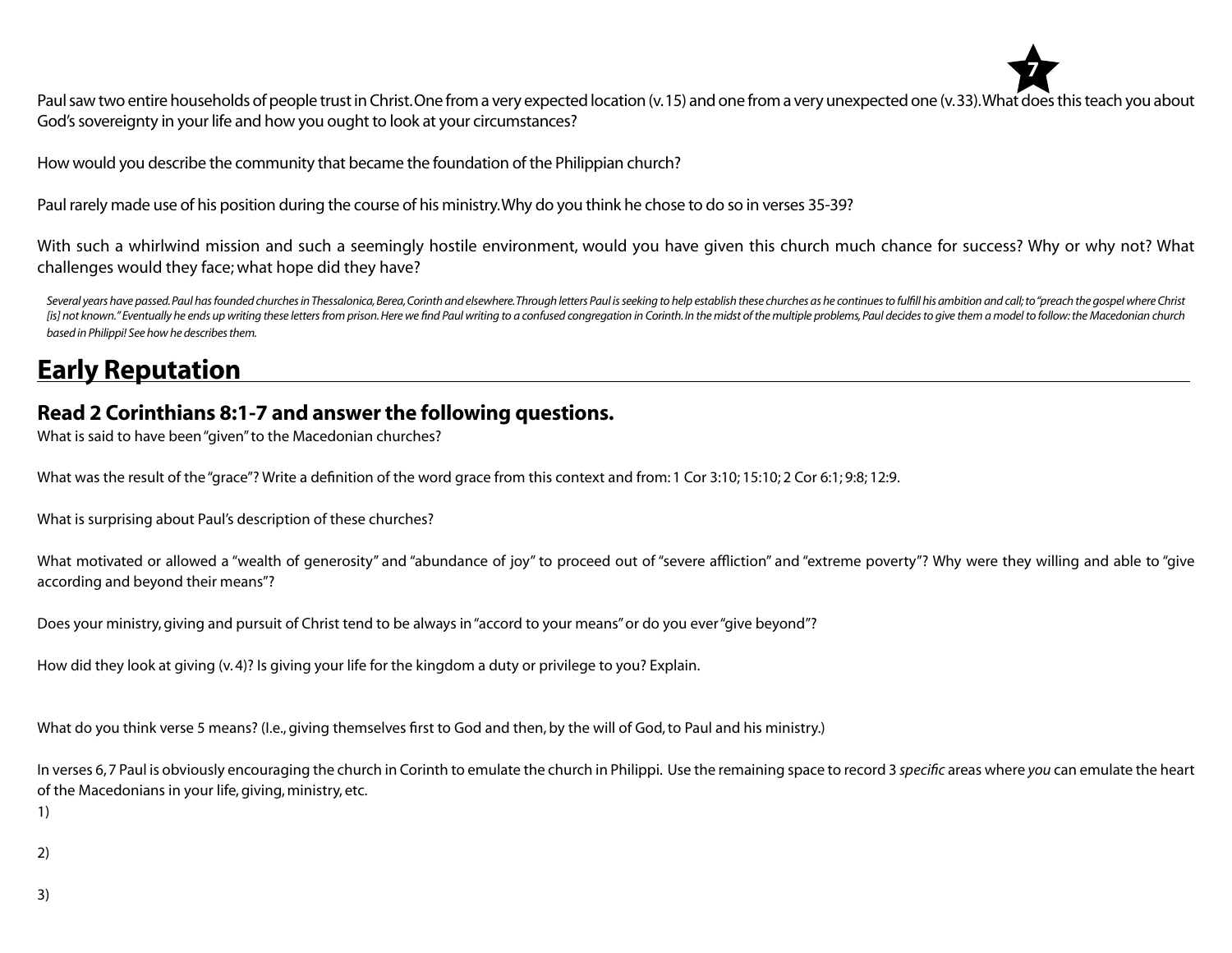

#### **Survey**

#### **(1) Read Through**

Philippians is an epistle or letter. Though it was meant to be a detailed treatment of practical and doctrinal issues facing the church—and thus a document that would serve as an ongoing resource for the church—it would ha be read in one sitting; probably aloud. Begin your survey of this book by reading it through two times; preferably in 2 or 3 different translations. Try to put yourself in the place of an original reader and look for the m *to show you His own heart in bringing this letter about before reading.*

**8**

Having read through this letter a couple times, complete the remaining steps:

#### **(2) Record General Information**

|                                                                                                                                                                                                                             | $\begin{picture}(150,10) \put(0,0){\dashbox{0.5}(10,0){ }} \put(150,0){\circle{10}} \put(150,0){\circle{10}} \put(150,0){\circle{10}} \put(150,0){\circle{10}} \put(150,0){\circle{10}} \put(150,0){\circle{10}} \put(150,0){\circle{10}} \put(150,0){\circle{10}} \put(150,0){\circle{10}} \put(150,0){\circle{10}} \put(150,0){\circle{10}} \put(150,0){\circle{10}} \put(150,$ | Date: $\_\_$                                                                                                                                                                                                                                                                                                                                      |
|-----------------------------------------------------------------------------------------------------------------------------------------------------------------------------------------------------------------------------|-----------------------------------------------------------------------------------------------------------------------------------------------------------------------------------------------------------------------------------------------------------------------------------------------------------------------------------------------------------------------------------|---------------------------------------------------------------------------------------------------------------------------------------------------------------------------------------------------------------------------------------------------------------------------------------------------------------------------------------------------|
| Other people/parties mentioned.<br><u> 1989 - Johann John Stone, markin fizik eta idazlearia (h. 1982).</u>                                                                                                                 | <u> Alexandro de la contrada de la contrada de la contrada de la contrada de la contrada de la contrada de la con</u>                                                                                                                                                                                                                                                             | <u> 1990 - Jan Samuel Barbara, martin da shekara ta 1991 - An tsara tsara tsara tsara tsara tsara tsara tsara tsa</u>                                                                                                                                                                                                                             |
|                                                                                                                                                                                                                             |                                                                                                                                                                                                                                                                                                                                                                                   |                                                                                                                                                                                                                                                                                                                                                   |
| Repeated words, phrases and ideas<br><u> 1989 - Johann Stoff, deutscher Stoff, der Stoff, der Stoff, der Stoff, der Stoff, der Stoff, der Stoff, der S</u><br><u> 1980 - Johann Stein, mars an deutscher Stein († 1980)</u> | <u> 1989 - Andrea Andrew Maria (h. 1989).</u>                                                                                                                                                                                                                                                                                                                                     |                                                                                                                                                                                                                                                                                                                                                   |
| <u> 1999 - Johann Harry Harry Harry Harry Harry Harry Harry Harry Harry Harry Harry Harry Harry Harry Harry Harry H</u>                                                                                                     | <u> 1989 - Andrea San Andrea San Andrea San Andrea San Andrea San Andrea San Andrea San Andrea San Andrea San A</u>                                                                                                                                                                                                                                                               | the control of the control of the control of the control of the control of the control of the control of the control of the control of the control of the control of the control of the control of the control of the control<br>and the control of the control of the control of the control of the control of the control of the control of the |
|                                                                                                                                                                                                                             |                                                                                                                                                                                                                                                                                                                                                                                   |                                                                                                                                                                                                                                                                                                                                                   |
|                                                                                                                                                                                                                             |                                                                                                                                                                                                                                                                                                                                                                                   |                                                                                                                                                                                                                                                                                                                                                   |
|                                                                                                                                                                                                                             |                                                                                                                                                                                                                                                                                                                                                                                   |                                                                                                                                                                                                                                                                                                                                                   |
|                                                                                                                                                                                                                             |                                                                                                                                                                                                                                                                                                                                                                                   |                                                                                                                                                                                                                                                                                                                                                   |
|                                                                                                                                                                                                                             | Key verse experience and the contract of the contract of the contract of the contract of the contract of the contract of the contract of the contract of the contract of the contract of the contract of the contract of the c                                                                                                                                                    |                                                                                                                                                                                                                                                                                                                                                   |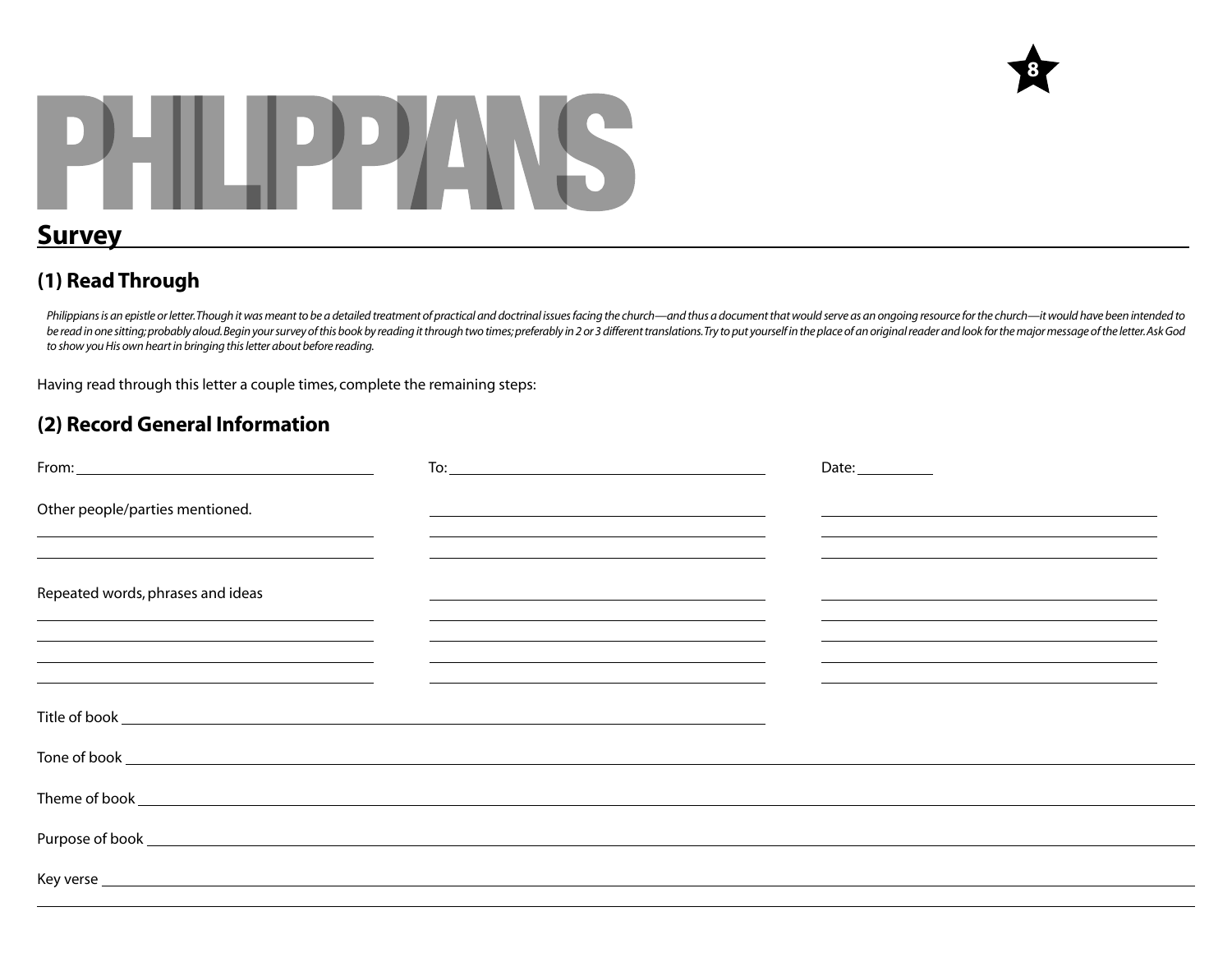#### **(3) Outline Book Topically**

Outline the book below. This will give you a better sense for its flow and connectedness.

**9**

- *EX:* 
	- *I. Intro (vv. 1-11) A. Greetings and salutations (vv. 1, 2)*
		- *B. Thanksgiving and Prayer (vv. 3-11)*
			- *1. Thanksgiving for God's "good work" in them (vv. 3-6)*
			-
			- *2. Paul's love for them (vv. 7, 8) 3. Paul's prayer for them (vv. 9-11)*
- *II. Paul's Personal Ministry Update (vv. 12-30)...*

#### **(4) Summarize the Message**

 $\mathcal{L}_{\mathcal{A}}$ 

Write out a one paragraph summary of the book; something that could be recited in less than 30 seconds.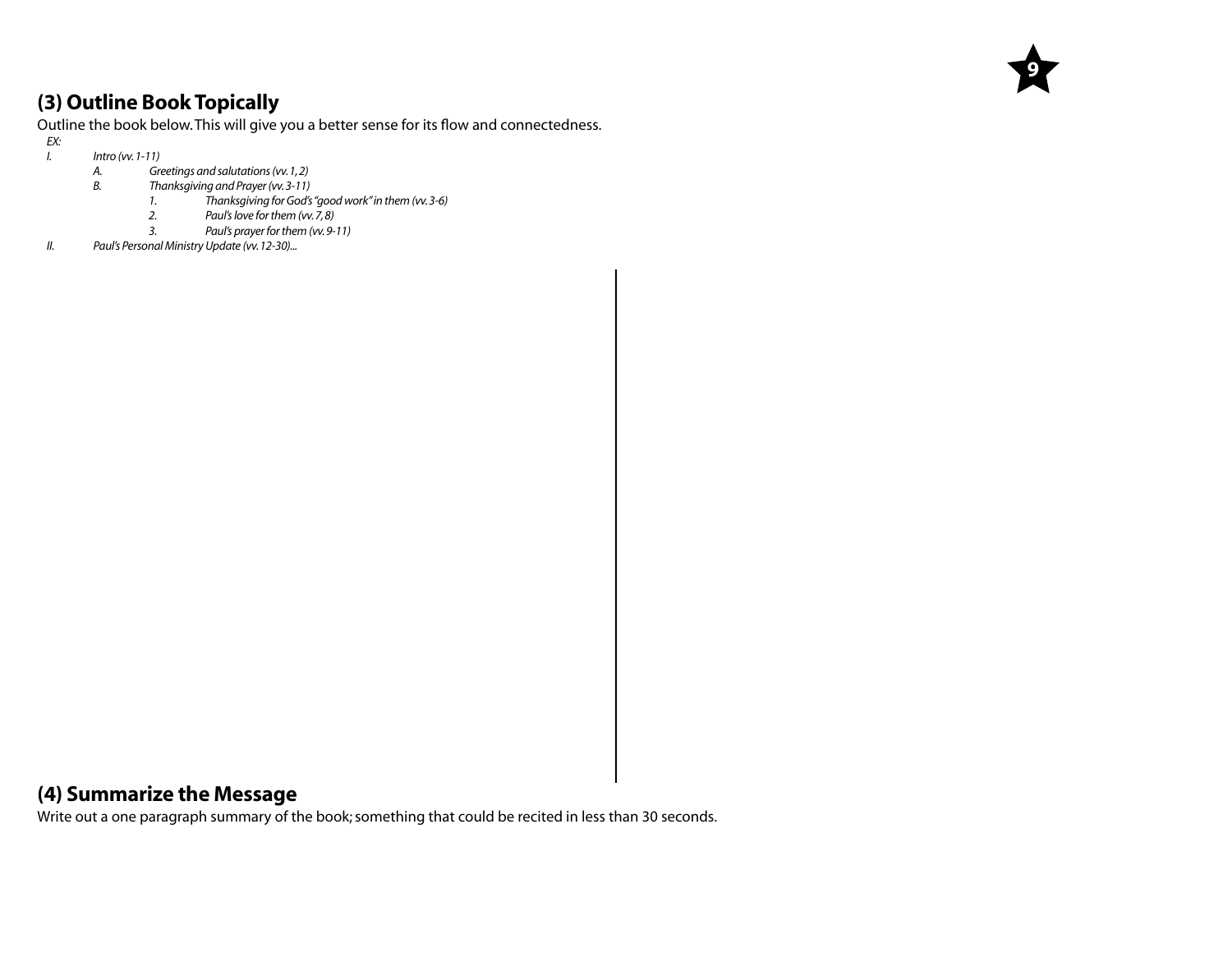

1:1-11<br>After completing the inductive sections, take a moment to consider the following questions and to memorize this week's memory verse.

#### **For consideration**

How does Paul identify himself and Timothy? (Does he use the same title in any of his other letters?) Is there significance to their identifying themselves in this way?

What do you think Paul means by "partnership" or "participation" in the gospel?

Paul prays that their love would "abound more and more, with knowledge and all discernment." Why do you think such love would enable them to "discern what is *best*", be "pure and blameless" and be "filled with the fruit of righteousness"? What do you think those three things look like in a community of believers?

**10**

#### **To memorize**

*"I thank my God every time I remember you. In all my prayers for all of you, I always pray with joy because of your partnership in the gospel from the first day until now, being confident of this, that he who began a good work in you will carry it on to completion until the day of Christ Jesus."* Phil. 1:3-6

## **Observations**

Make 10-20+ strict observations in the space below. Remember, observations only record what the text says. Avoid premature interpretations and speculations, as this would be jumping to a conclusion.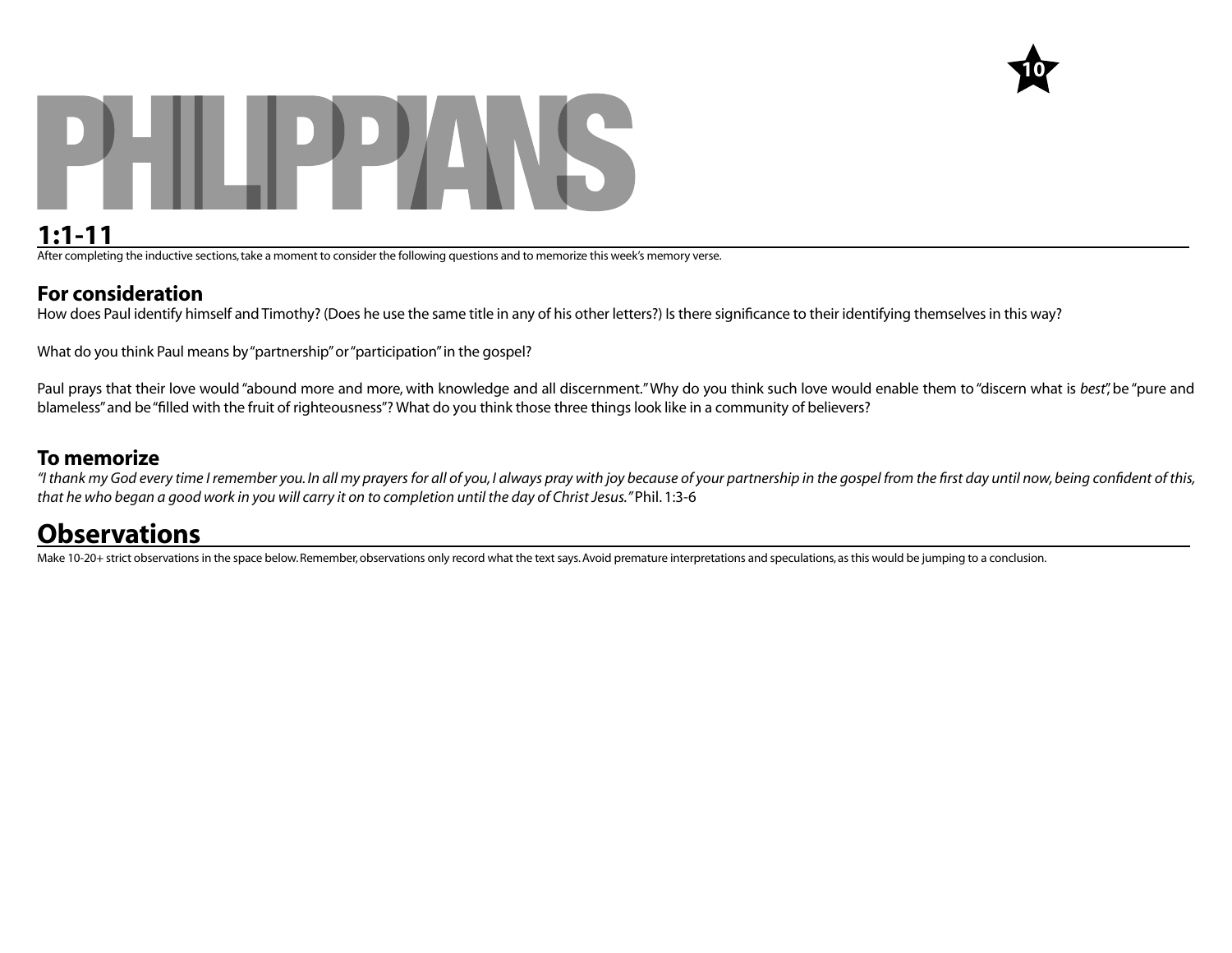#### **Correlation**

Having recorded the raw data and some remaining questions, it may be that another passage will help you understand this one better. Use the space below to record insights from elsewhere in Scripture.

Look back at Acts 16. How do you see Lydia, the jailer and their households "partnering" in the gospel immediately (i.e., "from the first day") after their conversion?

## **Interpretation**

You should be in a good place to determine what Paul is saying. Use the space below to record a brief summary of what this passage is saying; something you could use to explain it to someone else.

### **Application**

This study should change your life. Using your interpretation, record below the most natural way this passage must be lived out. Also, thoughtfully answer the supplemental question(s).

Looking at your life, would you say you have reason for confidence that you will be "partnering" in the advancement of the gospel for the rest of your life? Explain.

What habits, other priorities, sins or distractions worry you about your life, and how do you intend to overcome in these areas?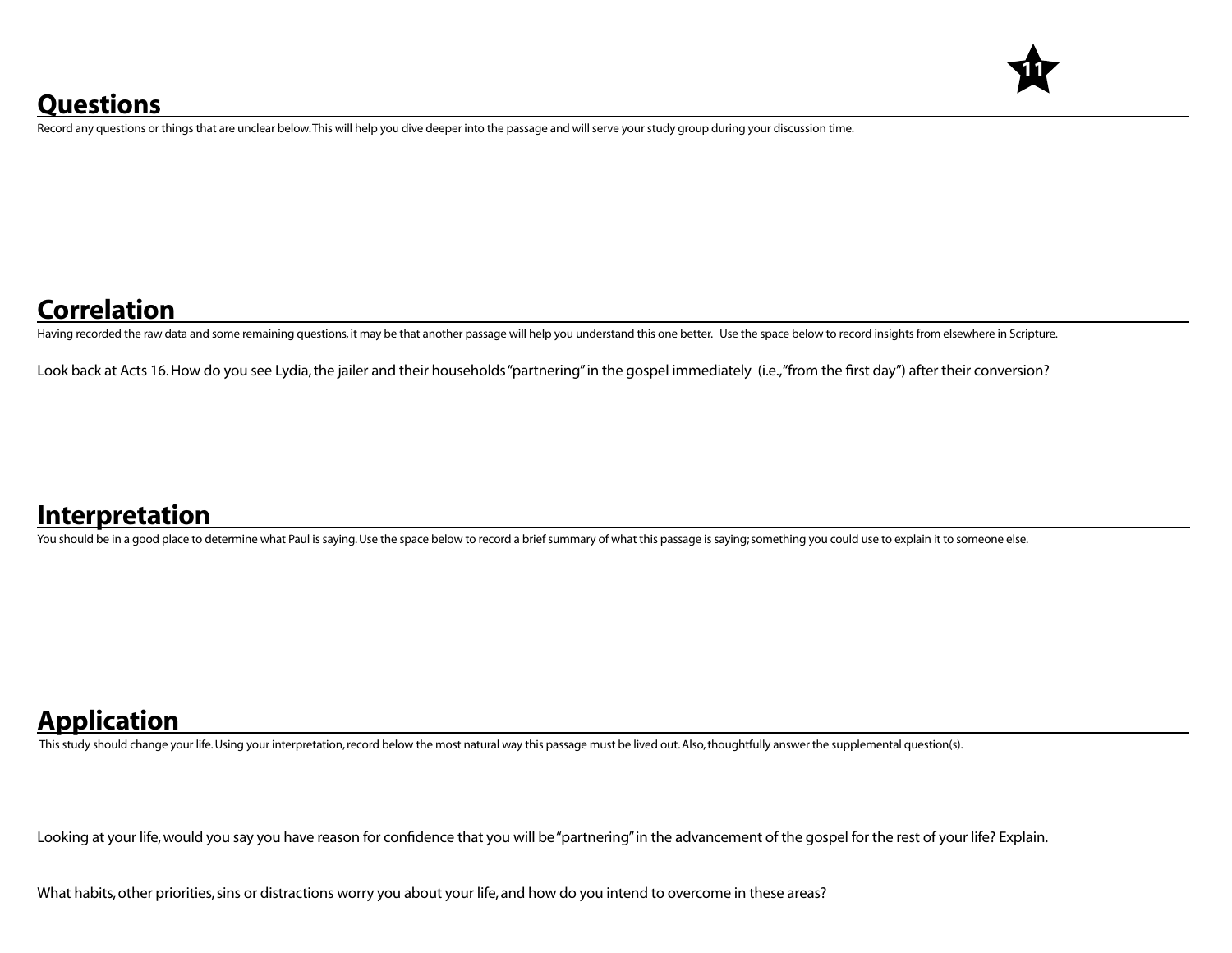## PPANS

**1:12-30** After completing the inductive sections, take a moment to consider the following questions and to memorize this week's memory verse.

#### **For consideration**

What is Paul's perspective and rationale in life, according to verses 21-26? Do you share this perspective?

What type of life does Paul say is "worthy" of the gospel (vv. 27-28)? Why do you think he feels that way?

Do you think all Christians should be as radical as Paul? Explain.

**To memorize** *"For to me to live is Christ, and to die is gain."* Phil. 1:21

## **Observations**

Make 10-20+ strict observations in the space below. Remember, observations only record what the text says. Avoid premature interpretations and speculations, as this would be jumping to a conclusion.

**12**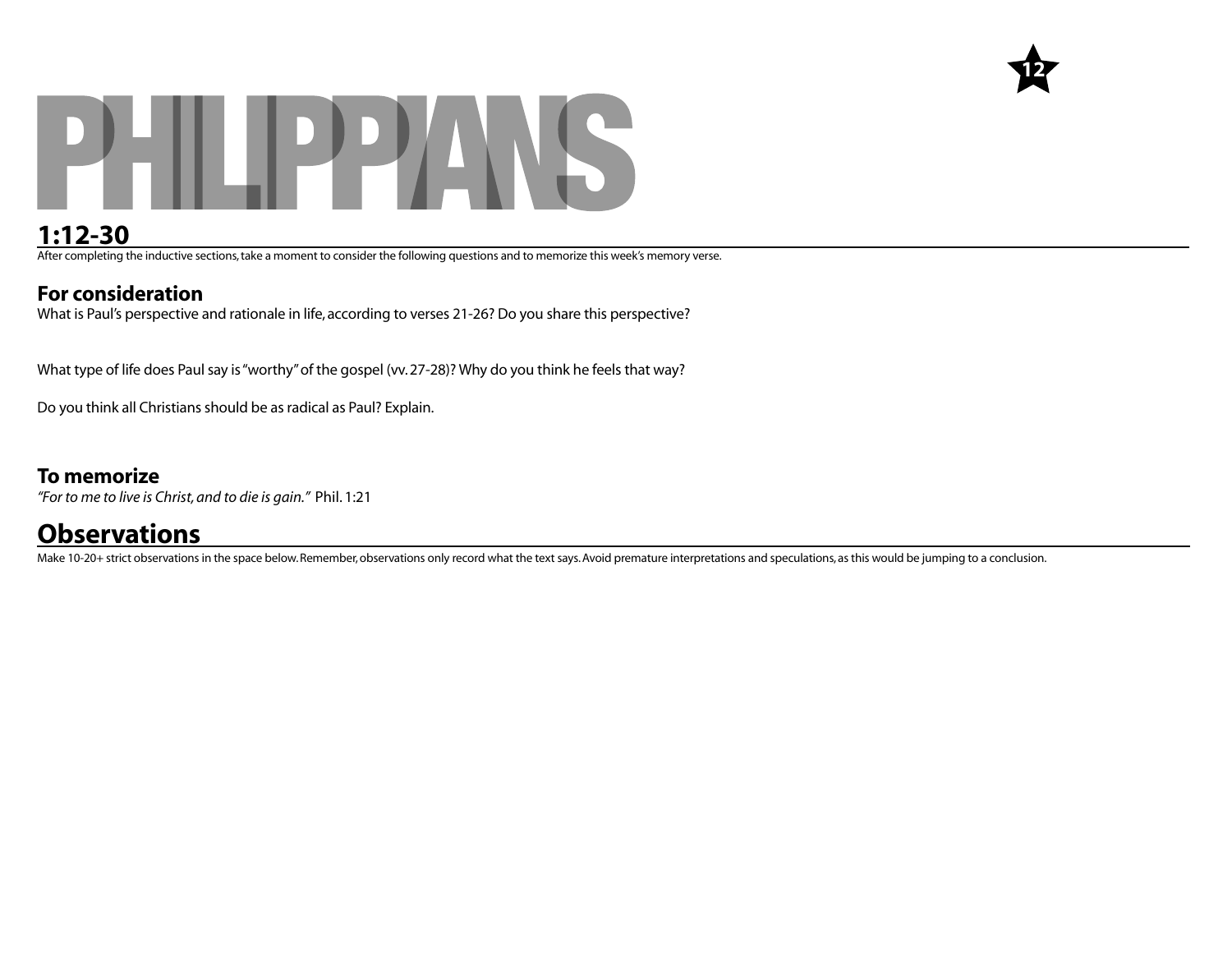

#### **Correlation**

Having recorded the raw data and some remaining questions, it may be that another passage will help you understand this one better. Use the space below to record insights from elsewhere in Scripture.

Look back at Acts 16. How is Paul's attitude in his current imprisonment mirrored in his imprisonment in Philippi?

## **Interpretation**

You should be in a good place to determine what Paul is saying. Use the space below to record a brief summary of what this passage is saying; something you could use to explain it to someone else.

### **Application**

This study should change your life. Using your interpretation, record below the most natural way this passage must be lived out. Also, thoughtfully answer the supplemental question(s).

During his ministry in Philippi, Paul was beaten and imprisoned unjustly, but spent his time incarcerated singing songs of praise and proclaiming the gospel. Here again we see Paul incarcerated unjustly and here again we see Paul joyfully proclaiming Jesus to his captors. This emboldens the other Christians around him to do the same. Do you recognize God's sovereignty even in your difficult circumstances?

Are you so aware of it that, in all circumstances, you demonstrate a similar eagerness to praise and proclaim Him? Why or why not?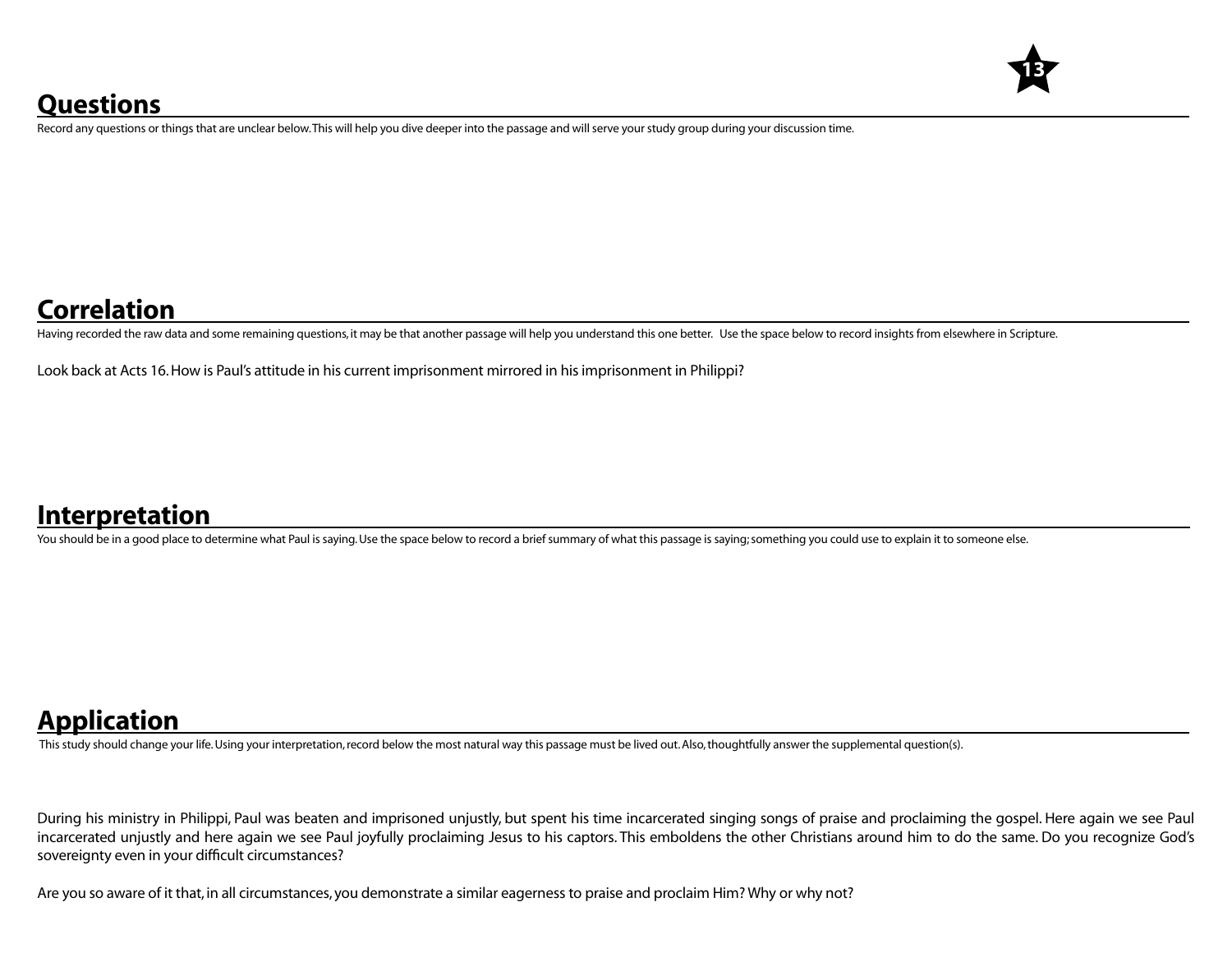## **PANS**

#### **2:1-11**

After completing the inductive sections, take a moment to consider the following questions and to memorize this week's memory verse.

#### **For consideration**

Do you feel you are deeply experiencing any of the things listed in verse 1?

What would it mean for you to more seriously pursue intimate communion with Christ? Be specific: what are you seeking instead?

What does it mean to actually "count others more significant than yoursel[f]"? Do you really do that? Why or why not?

In what ways does Jesus serve as *the* model of how to live in this world? And what does it mean that our "mind"/"attitude" must be the same as His (that it is ours in Him)?

#### **To memorize**

*"Do nothing out of selfish ambition or vain conceit, but in humility consider others better than yourselves. Each of you should look not only to your own interests, but also to the interests of others. Your attitude should be the same as that of Christ Jesus:"* Phil. 2:3-5

**14**

## **Observations**

Make 10-20+ strict observations in the space below. Remember, observations only record what the text says. Avoid premature interpretations and speculations, as this would be jumping to a conclusion.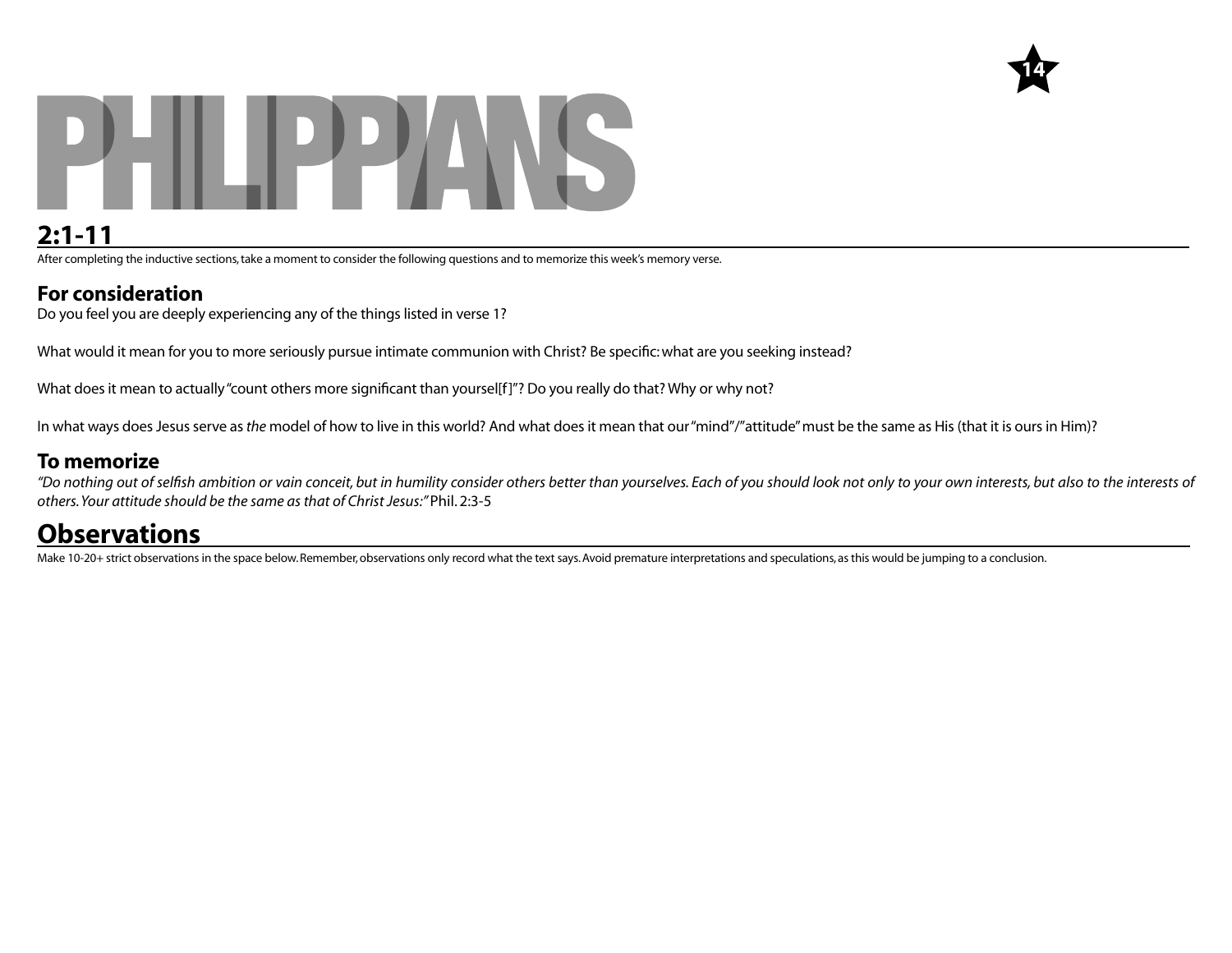

#### **Correlation**

Having recorded the raw data and some remaining questions, it may be that another passage will help you understand this one better. Use the space below to record insights from elsewhere in Scripture.

Read Luke 22:39-46 and Hebrews 12:1-2. The writer of Hebrews tells us that it was "joy" that sustained Jesus and allowed Him to endure the cross. How does Philippians 2:5-11 give us insight into this "joy set before Him"?

## **Interpretation**

You should be in a good place to determine what Paul is saying. Use the space below to record a brief summary of what this passage is saying; something you could use to explain it to someone else.

### **Application**

This study should change your life. Using your interpretation, record below the most natural way this passage must be lived out. Also, thoughtfully answer the supplemental question(s).

Paul seems to take for granted that verse 1 *does* characterize the life of every believer, therefore verses 2-4 can as well. These two things seem inextricably linked. Record below at least one way you can more seriously pursue intimacy with Christ and at least one way you can, in turn, humbly, sacrificially, lovingly serve others—following His example.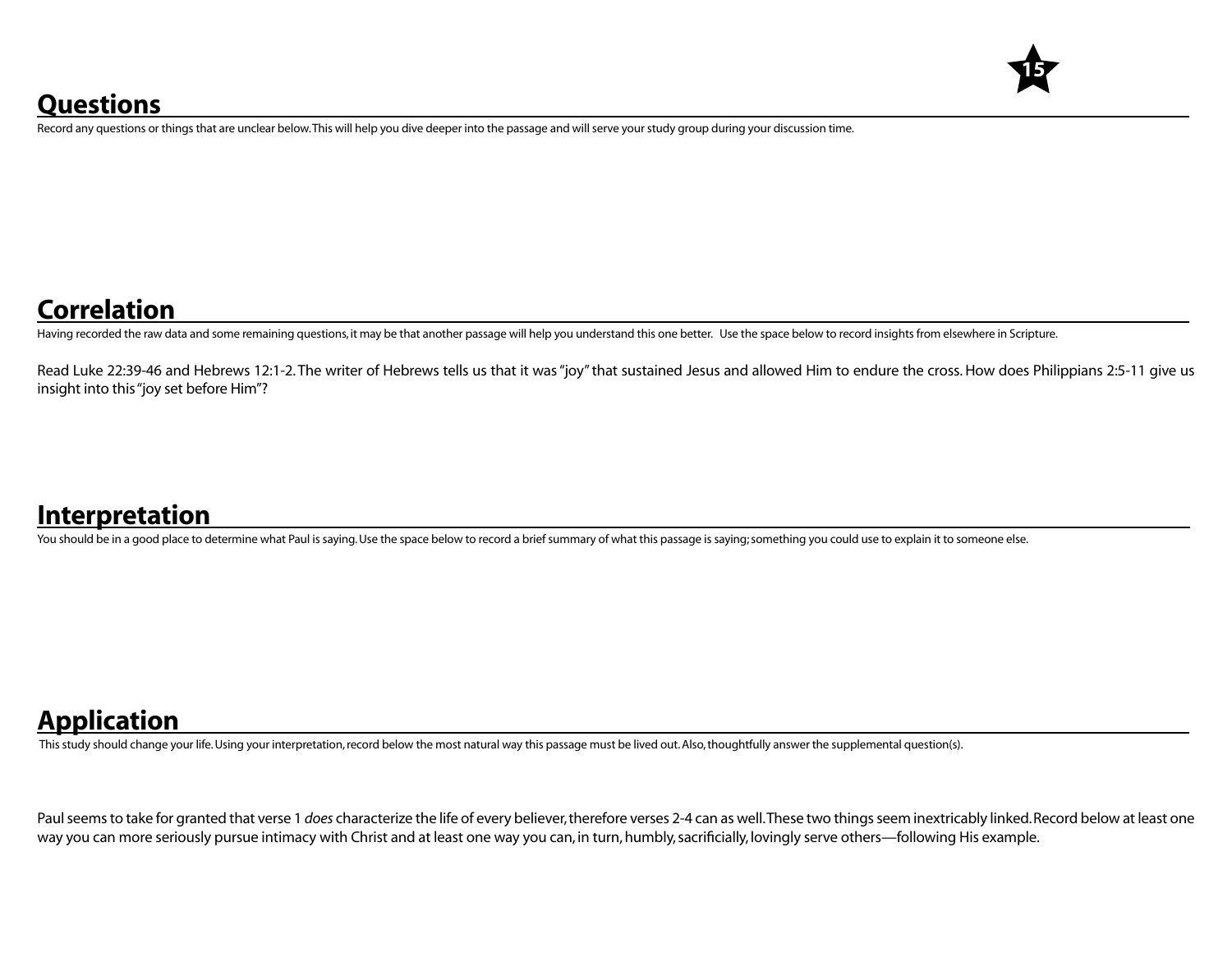## T PEANS

### **2:12-30** After

completing the inductive sections, take a moment to consider the following questions and to memorize this week's memory verse.

#### **For consideration**

How does not complaining or arguing set someone apart from the rest of the world (like stars in the universe!)? Why do people complain and argue?

How are Paul's, Timothy's and Epaphroditus' lives described in this section?

What did these men have that allowed them to live this way (see 1:27-2:4)? Are you willing to live the same lifestyle as these three? Why or why not?

#### **To memorize**

*"Do everything without complaining or arguing, so that you may become blameless and pure, children of God without fault in a crooked and depraved generation, in which you shine like stars in the universe as you hold out the word of life—in order that I may boast on the day of Christ that I did not run or labor for nothing."* Phil. 2:14-16

### **Observations**

Make 10-20+ strict observations in the space below. Remember, observations only record what the text says. Avoid premature interpretations and speculations, as this would be jumping to a conclusion.

**16**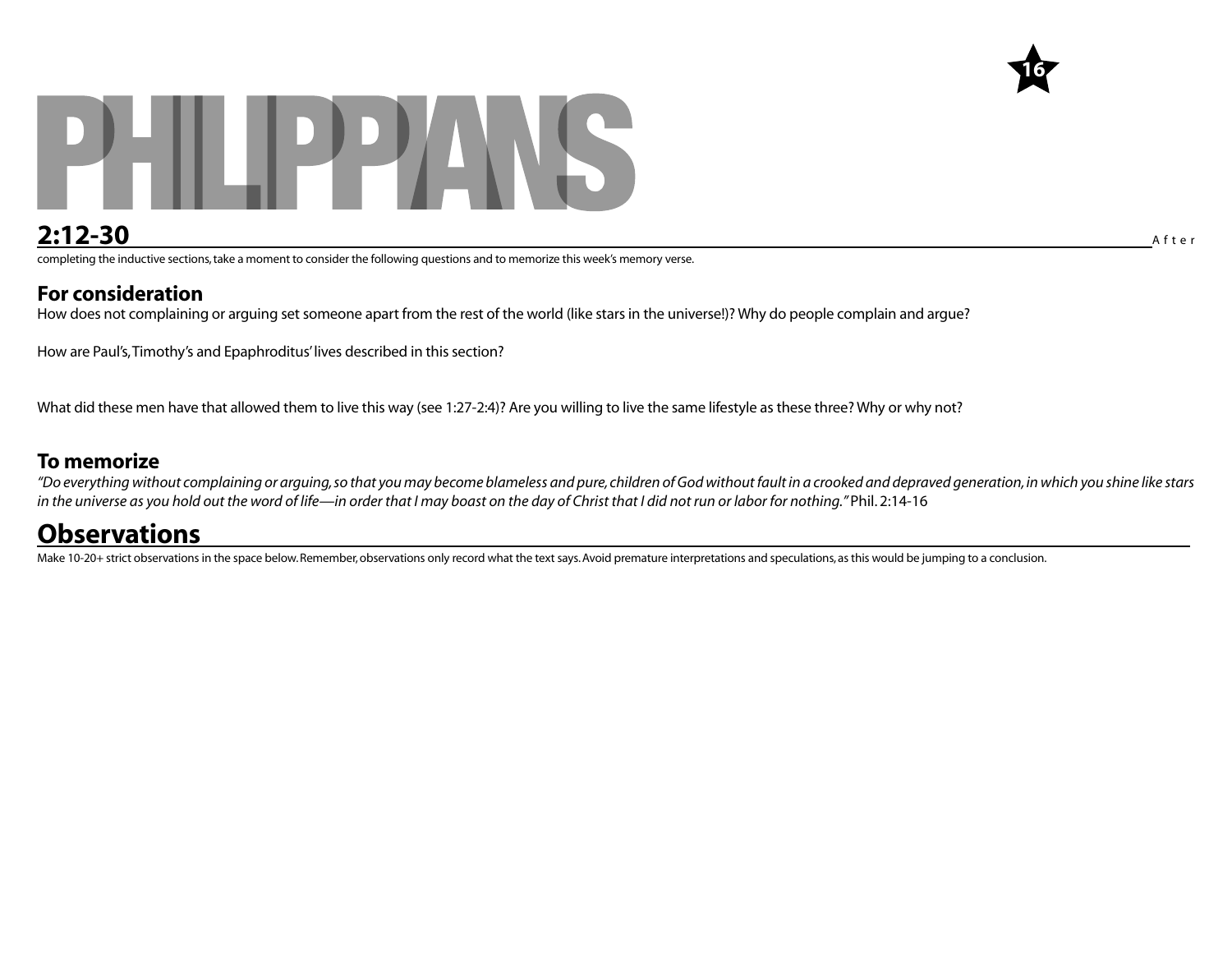

#### **Correlation**

Having recorded the raw data and some remaining questions, it may be that another passage will help you understand this one better. Use the space below to record insights from elsewhere in Scripture.

Look back at Acts 16:25. While Paul and Silas were praying and singing hymns, what were the other prisoners doing? How does that illustrate what Paul is telling this church to do in verses 14-15. Is it possible that some of those very prisoners were part of the Philippian church at this point?

## **Interpretation**

You should be in a good place to determine what Paul is saying. Use the space below to record a brief summary of what this passage is saying; something you could use to explain it to someone else.

### **Application**

This study should change your life. Using your interpretation, record below the most natural way this passage must be lived out. Also, thoughtfully answer the supplemental question(s).

Paul tells us to do "everything" without arguing or complaining. Can that be serious? Strive to put this into practice this week and see how it changes your attitude. Pay attention to when you are tempted to argue or complain. What do you think it will accomplish? And do you really ever have an excuse to do so?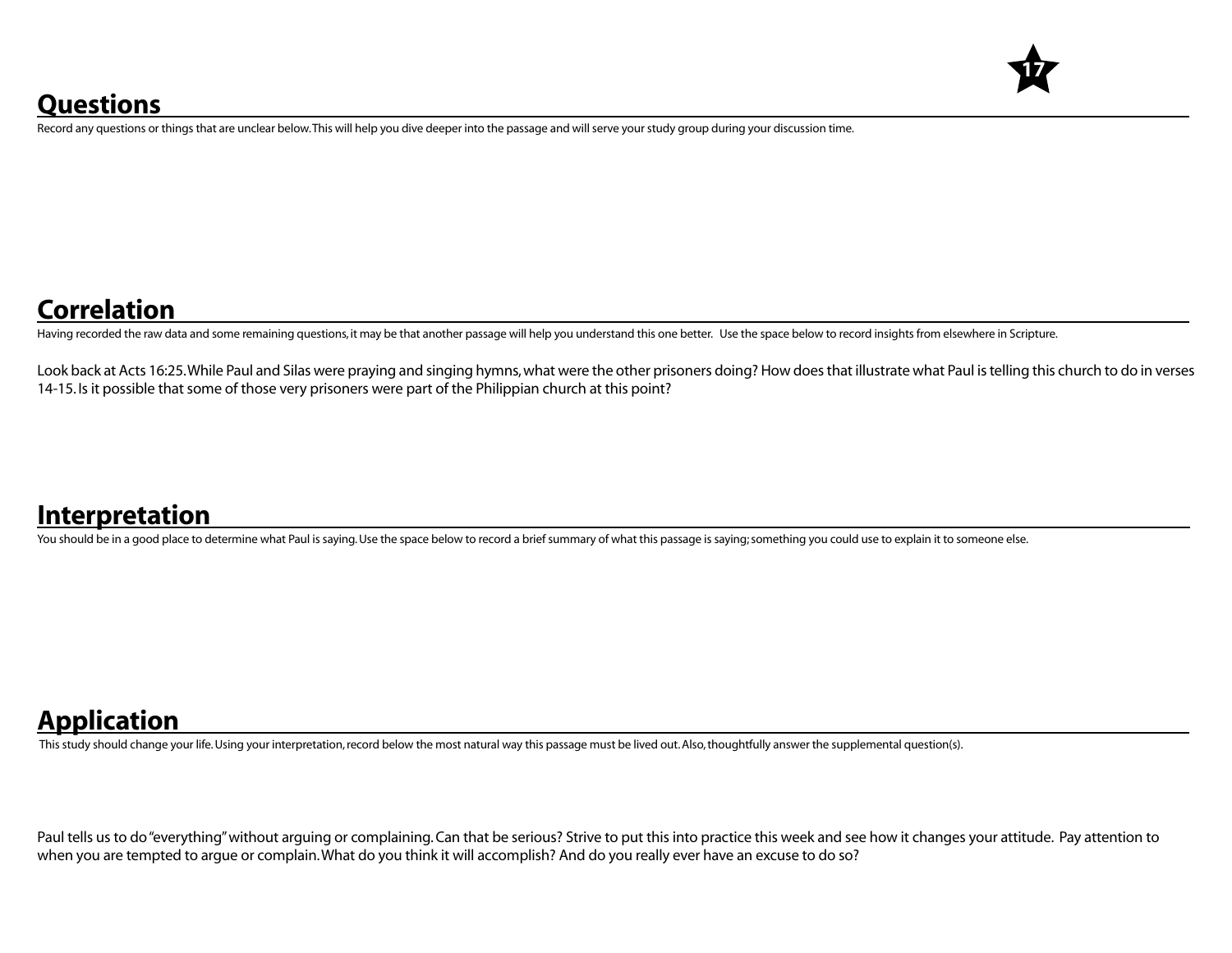## PANS

#### **3:1-11**

After completing the inductive sections, take a moment to consider the following questions and to memorize this week's memory verse.

#### **For consideration**

Paul has been emphasizing humble, selfless love throughout this letter. What do Paul's warnings against legalism in verses 1-3 have to do with this type of love?

Is knowing Christ and making Him known *the* most important thing in your life? What other ambitions are competing in your heart with Him for devotion?

How does Christ's gift on the cross—*"the righteousness that comes through faith in Christ"—*create love and devotion for God that outstrips anything legalism could accomplish?

Do you believe your devotion to Christ is mostly of the legalistic variety or that of gratitude and love?

#### **To memorize**

*"But whatever was to my profit I now consider loss for the sake of Christ. What is more, I consider everything a loss compared to the surpassing greatness of knowing Christ Jesus my Lord, for*  whose sake I have lost all things. I consider them rubbish, that I may gain Christ." Phil. 3:7, 8

**18**

## **Observations**

Make 10-20+ strict observations in the space below. Remember, observations only record what the text says. Avoid premature interpretations and speculations, as this would be jumping to a conclusion.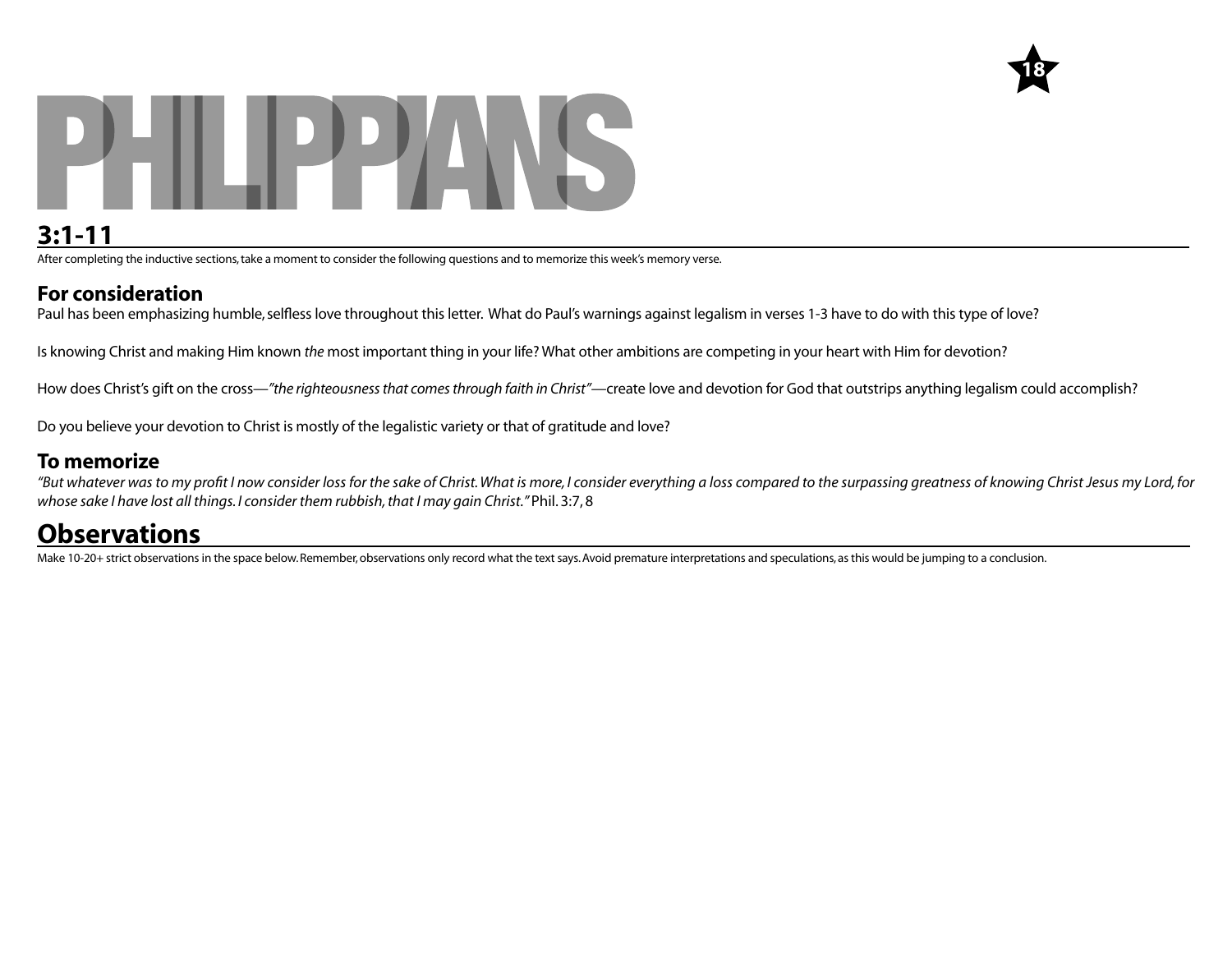

#### **Correlation**

Having recorded the raw data and some remaining questions, it may be that another passage will help you understand this one better. Use the space below to record insights from elsewhere in Scripture.

Read Paul's testimony in Acts 26:1-29 and Acts 20:24. What created such zealous love and devotion in Paul's life? Do you think he has any greater *cause* for such passion than you do?

Read Luke 7:36-50 and 2 Cor. 5:14, 15. Does this give clues to Paul's zeal? Do you relate more to Simon or the sinful woman?

## **Interpretation**

You should be in a good place to determine what Paul is saying. Use the space below to record a brief summary of what this passage is saying; something you could use to explain it to someone else.

### **Application**

This study should change your life. Using your interpretation, record below the most natural way this passage must be lived out. Also, thoughtfully answer the supplemental question(s).

Sometimes we kid ourselves and allow "good" things to come between us and Jesus. If you are legalistic about your relationship with God you will always be asking, "Have I done enough yet?" Behind that is a desire to find fulfillment apart from Christ—we want Him off our back. If your relationship is based on the "indescribable gift" (2 Cor. 9:15) given you on the cross, then you will always be asking, "Can I give more, so that I can know Him more?" Any hint that something is hindering a deeper knowledge of Him will cause you to place it on the alter. Which question typifies your heart? What might you need to put on the alter in order to know Christ more deeply today?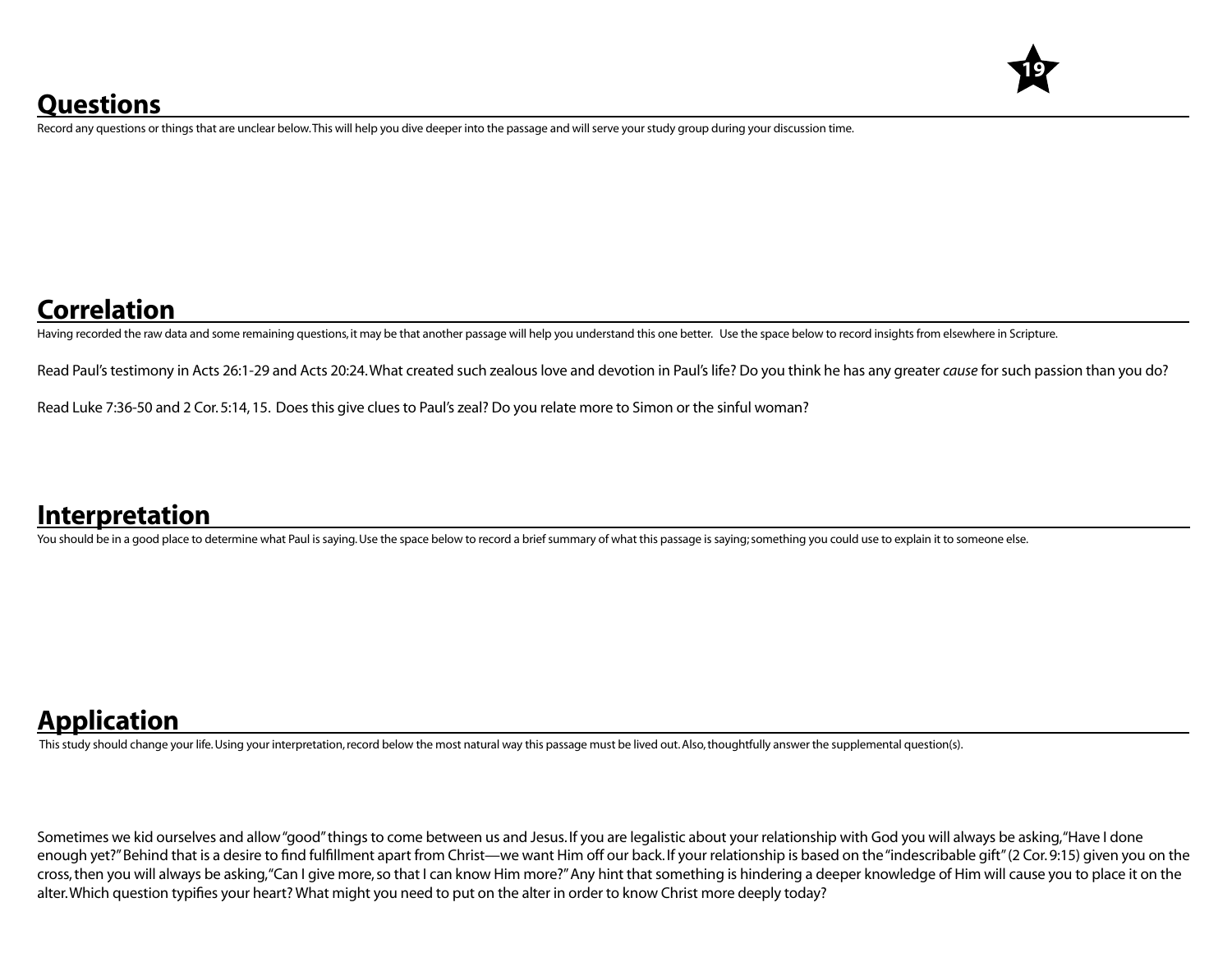



#### **3:12-4:1**

After completing the inductive sections, take a moment to consider the following questions and to memorize this week's memory verse.

#### **For consideration**

What is Paul's picture of "maturity" in this passage? What should all Christians be moving toward?

Paul is contrasting the life and values of the believer with the life and values of those he calls "enemies of the cross of Christ". Below, record the contrasts:

| Citizens of Heaven | VS. | <b>Enemies of the Cross</b> |  |
|--------------------|-----|-----------------------------|--|
|                    |     |                             |  |
|                    |     |                             |  |
|                    |     |                             |  |
|                    |     |                             |  |
|                    |     |                             |  |

#### **To memorize**

*"But our citizenship is in heaven. And we eagerly await a Savior from there, the Lord Jesus Christ, who, by the power that enables him to bring everything under his control, will transform our lowly bodies so that they will be like his glorious body."* Phil. 3:20, 21

## **Observations**

Make 10-20+ strict observations in the space below. Remember, observations only record what the text says. Avoid premature interpretations and speculations, as this would be jumping to a conclusion.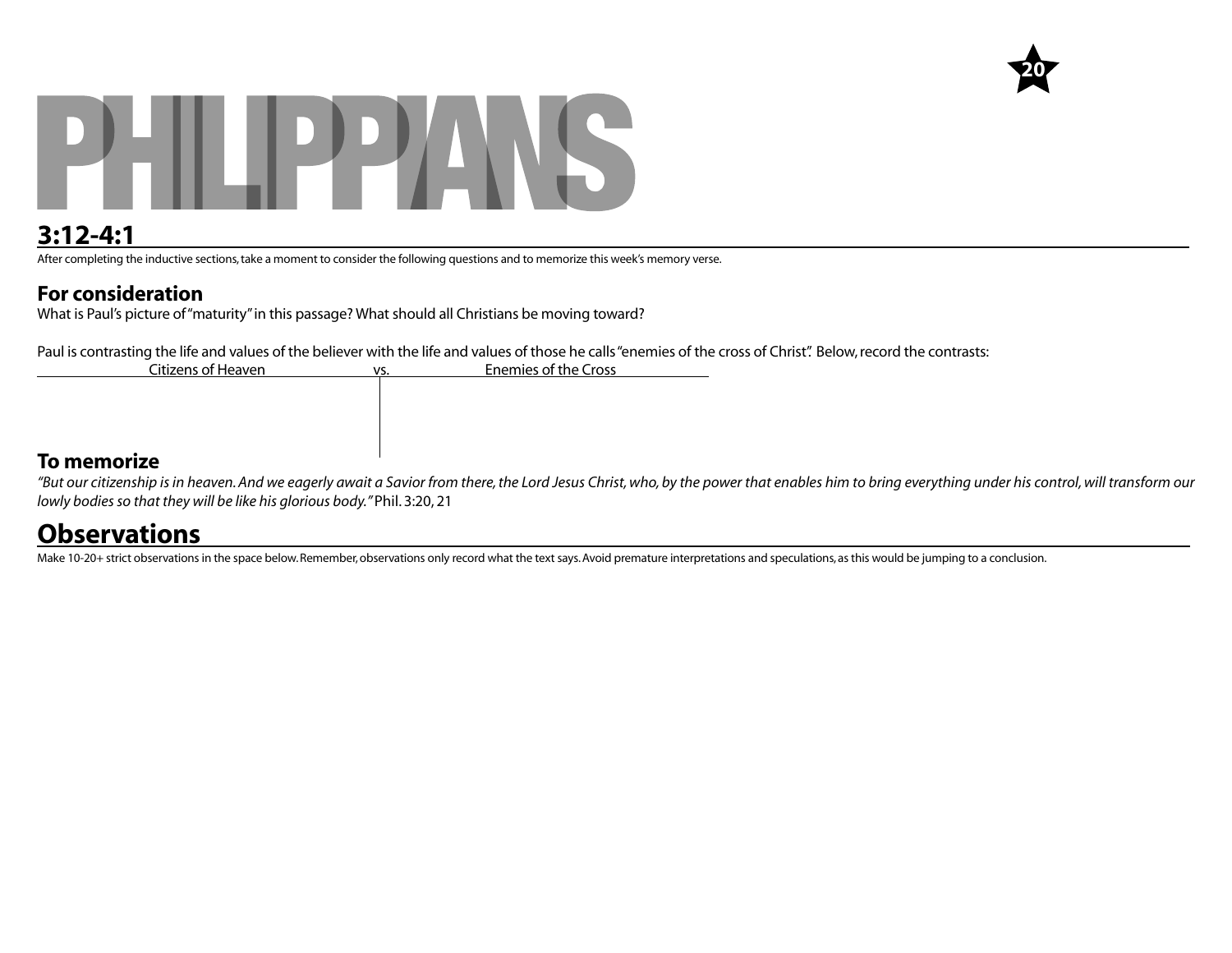

#### **Correlation**

Having recorded the raw data and some remaining questions, it may be that another passage will help you understand this one better. Use the space below to record insights from elsewhere in Scripture.

The Christian's "blessed hope" is "the glorious appearing of our great God and Savior, Jesus Christ". This is very evident in this passage. Read through the following verses, and record a statement about the role of eternity and Christ's appearing in the life of the Christian:

| <b>All All A</b><br>- - |                 |                |
|-------------------------|-----------------|----------------|
| Col. 3:1-4              | 2 Tim. 4:1-8    |                |
| 1 Cor. 3:12-14          | 2 Thes. 1:9, 10 | 1 Pet. 1:7, 13 |
| Mat. 24:29-31           | 1 Thes. 4:16-18 | Tit. 2:11-14   |

## **Interpretation**

You should be in a good place to determine what Paul is saying. Use the space below to record a brief summary of what this passage is saying; something you could use to explain it to someone else.

### **Application**

This study should change your life. Using your interpretation, record below the most natural way this passage must be lived out. Also, thoughtfully answer the supplemental question(s).

The picture of Christian maturity that Paul lays out here seems to be *from* worldly mindedness *to* eternal mindedness; a journey in which you should always be leaving things behind as you strive toward what is ahead. The Christian is to "take hold of that for which Christ Jesus took hold of" them. There *are* things God is asking you to put behind for the sake of knowing Him and making Him known. Ask Jesus what that is in your life. When you think He has shown you, write it below and be prepared to share it with someone.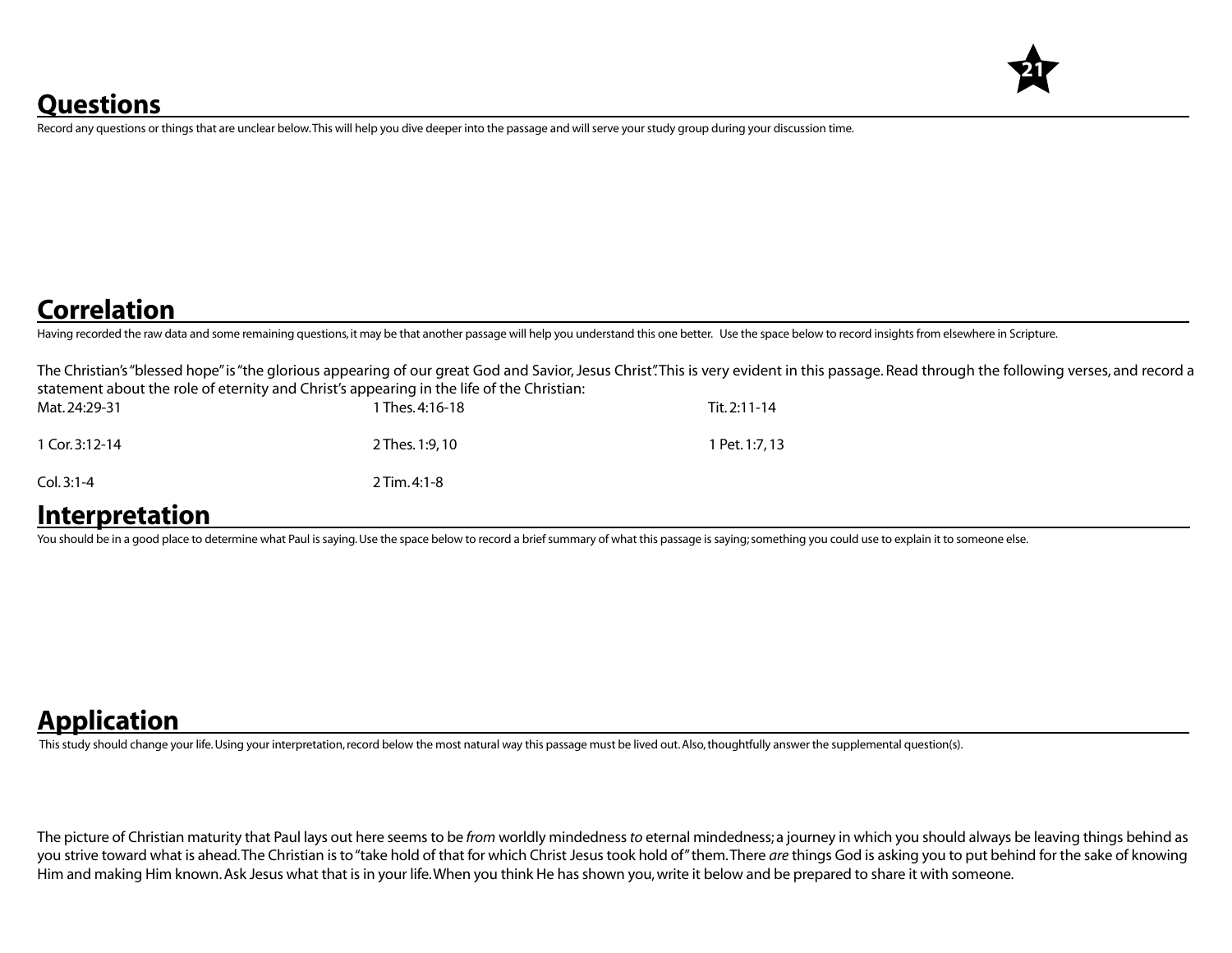

#### **4:2-23**

After completing the inductive sections, take a moment to consider the following questions and to memorize this week's memory verse.

#### **For consideration**

Having read this letter, what do you think Paul is worried about with Euodia and Syntyche?

Are there strained relationships between you and those you ought to be in fellowship with? Is this a small thing? Is *not* reconciling an option you can consider?

When you think about the lifestyle Paul is calling you to in this book, why would 4:6-7 be important?

Why is your thought-life so crucial in loving others and remaining centered on Christ and His kingdom? (v. 8)

Do you take seriously Paul's call to emulate Him? Are you following Jesus in such a way that you would be comfortable telling others to follow your example?

#### **To memorize**

*"Do not be anxious about anything, but in everything, by prayer and petition, with thanksgiving, present your requests to God. And the peace of God, which transcends all understanding, will guard your hearts and your minds in Christ Jesus."* Phil. 4:6, 7

**22**

## **Observations**

Make 10-20+ strict observations in the space below. Remember, observations only record what the text says. Avoid premature interpretations and speculations, as this would be jumping to a conclusion.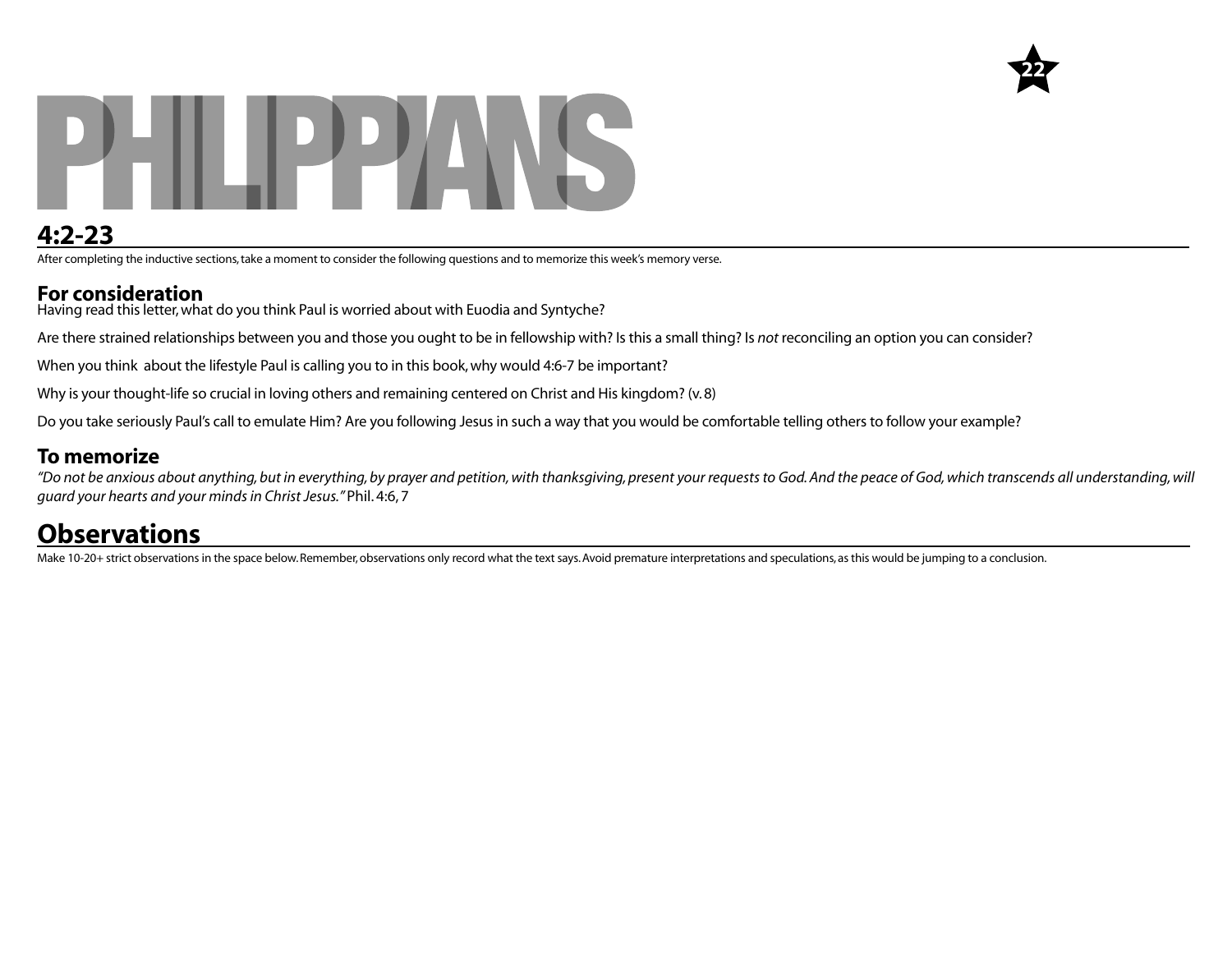

#### **Correlation**

Having recorded the raw data and some remaining questions, it may be that another passage will help you understand this one better. Use the space below to record insights from elsewhere in Scripture.

Read John 15:1-17. How does Jesus' teachings about abiding, bearing fruit and prayer connect with Paul's teachings about the Christian life and prayer?

## **Interpretation**

You should be in a good place to determine what Paul is saying. Use the space below to record a brief summary of what this passage is saying; something you could use to explain it to someone else.

### **Application**

This study should change your life. Using your interpretation, record below the most natural way this passage must be lived out. Also, thoughtfully answer the supplemental question(s).

What anxieties are hindering your ability to walk in dependence on Jesus and to live out eternal priorities? Identify them and then, in prayer, entrust them to your Father (4:6, 7, 19) ... Be assured, these anxieties are not from God.

What thoughts have you been entertaining that influence your attitude and relationships negatively. Confess these to your Father, and, commit by His grace to turn away from these thought habits. (2 Cor. 10:5)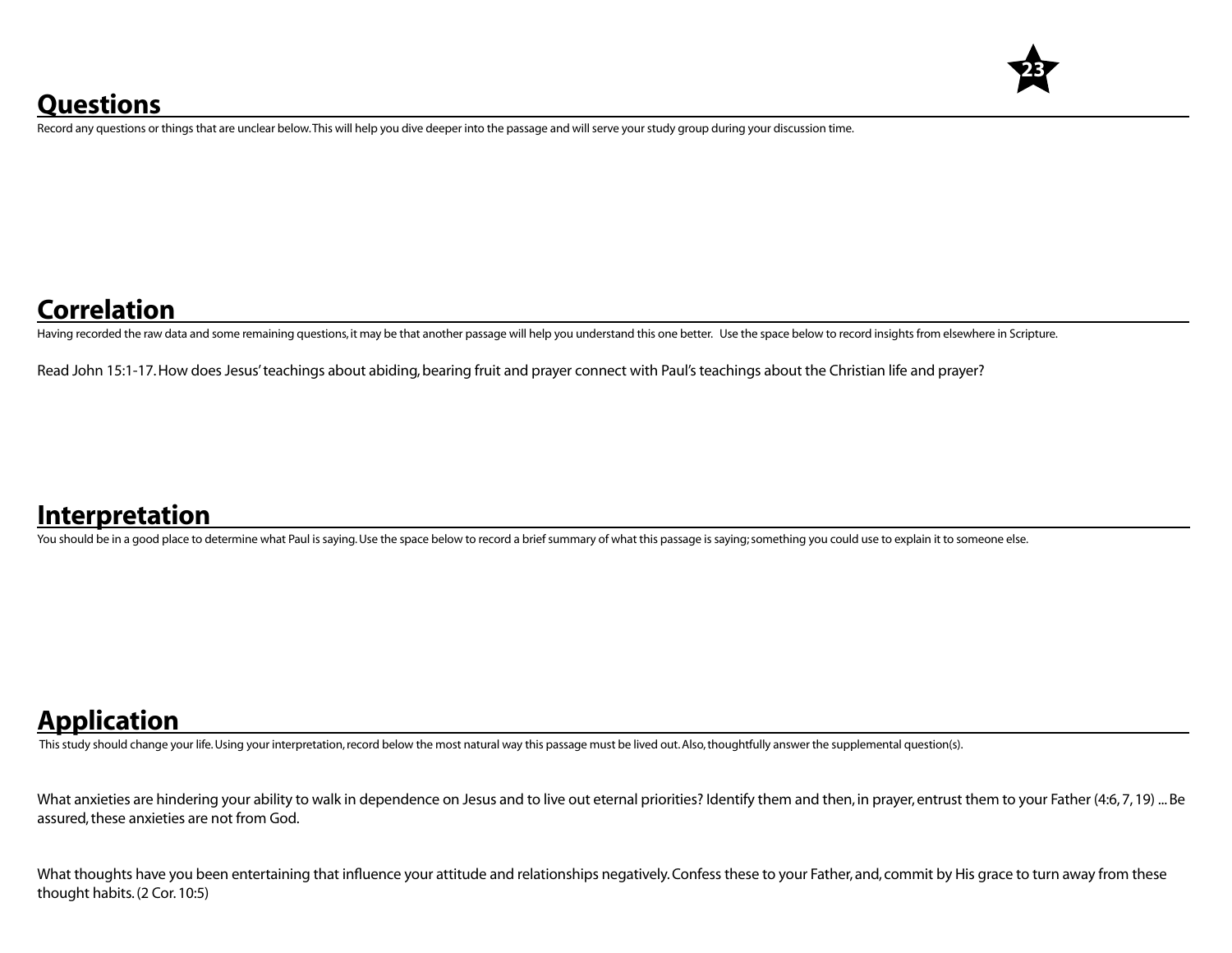



#### **Summary**

Complete the following four steps, asking God to cause this study to bear much fruit in your life.

#### **(1) Re-read**

Read through this entire letter in one sitting. Ask God to solidify your grasp of the message as you read.

#### **(2) Book summary**

Book title:

Key verse: <u>with a set of the set of the set of the set of the set of the set of the set of the set of the set of the set of the set of the set of the set of the set of the set of the set of the set of the set of the set o</u>

l

In your own words, record a 3-4 sentence summary of this letter below

#### **(3) Key Lessons**

Distill out the top 5 lessons that stood out during your study of this letter.  $(1)$ 

| <u> 2008 - Ann an Dùbhlachd ann an Dùbhlachd ann an Dùbhlachd ann an Dùbhlachd ann an Dùbhlachd ann an Dùbhlachd an Dùbhlachd ann an Dùbhlachd ann an Dùbhlachd ann an Dùbhlachd ann an Dùbhlachd ann an Dùbhlachd ann an Dùbhla</u> |  |
|--------------------------------------------------------------------------------------------------------------------------------------------------------------------------------------------------------------------------------------|--|
|                                                                                                                                                                                                                                      |  |
| $\frac{1}{2}$                                                                                                                                                                                                                        |  |
| <u>,一个人的人都不能在这个人的时候,我们就会在这个人的时候,我们就会在这个人的时候,我们就会在这个人的时候,我们就会在这个人的时候,我们就会在这个人的时</u> 候,我们                                                                                                                                              |  |
|                                                                                                                                                                                                                                      |  |
| $\left(3\right)$ $\overline{\phantom{a}}$                                                                                                                                                                                            |  |
|                                                                                                                                                                                                                                      |  |
|                                                                                                                                                                                                                                      |  |
| $\left(4\right)$ $\overline{\phantom{a}}$                                                                                                                                                                                            |  |
|                                                                                                                                                                                                                                      |  |
|                                                                                                                                                                                                                                      |  |
| $(5)$ $\overline{\phantom{a}}$                                                                                                                                                                                                       |  |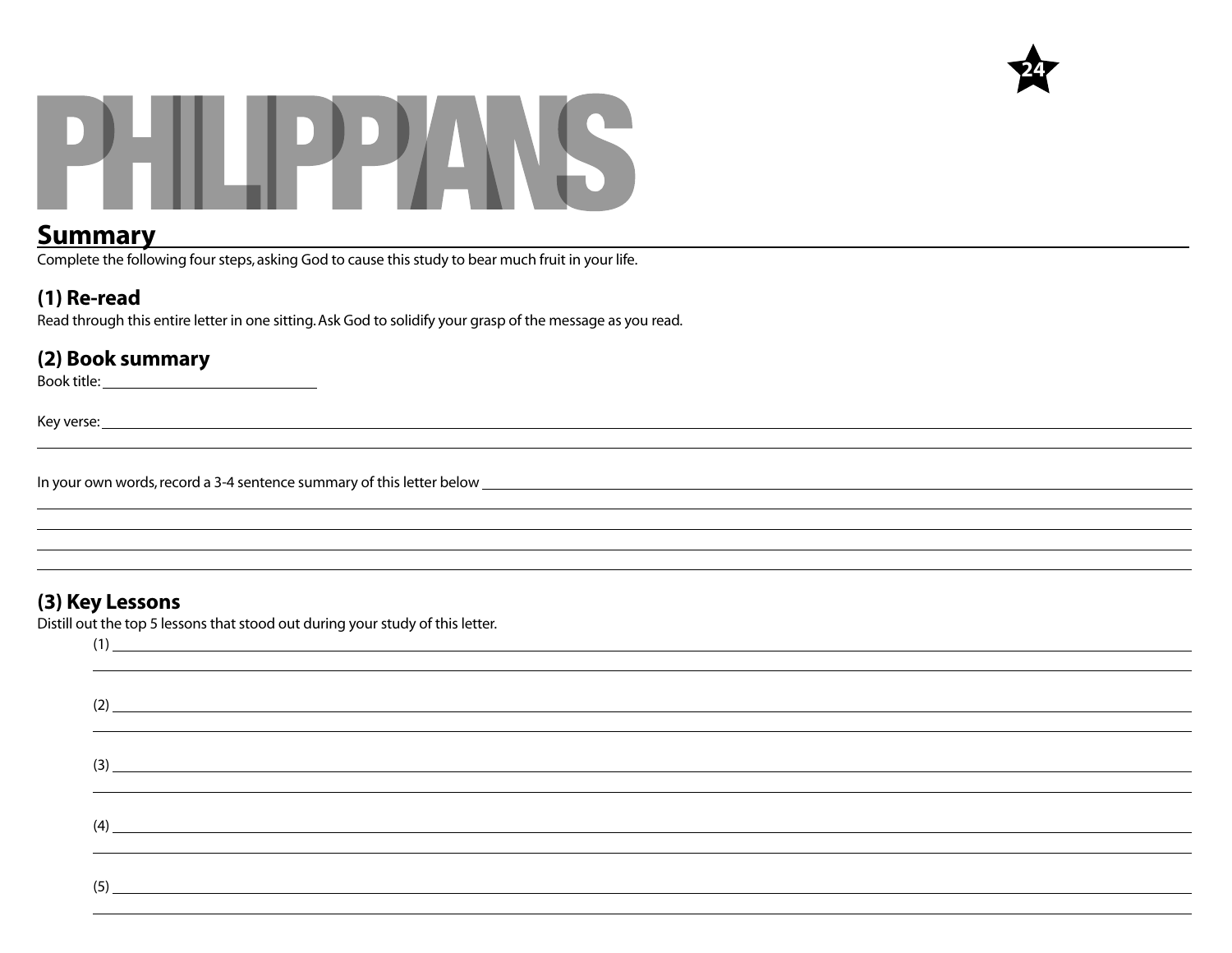

#### **(4) Primary Application**

Your life should never be the same. Not only should this study have helped you "hold true to what you have attained", but it should have challenged you to "strain forward to what lies ahead". Even Paul acknowledged that he hadn't "already obtained" all of what Christ had in store for him. He had not become perfect. Think about something that, based on your study of Philippians, will still characterize you 20 years down the road. Something you can tell your children has characterized you ever since you finished this study.

Be specific enough that you will be able to know if you are or are not following through. Come prepared to share with you study group.

 $\overline{a}$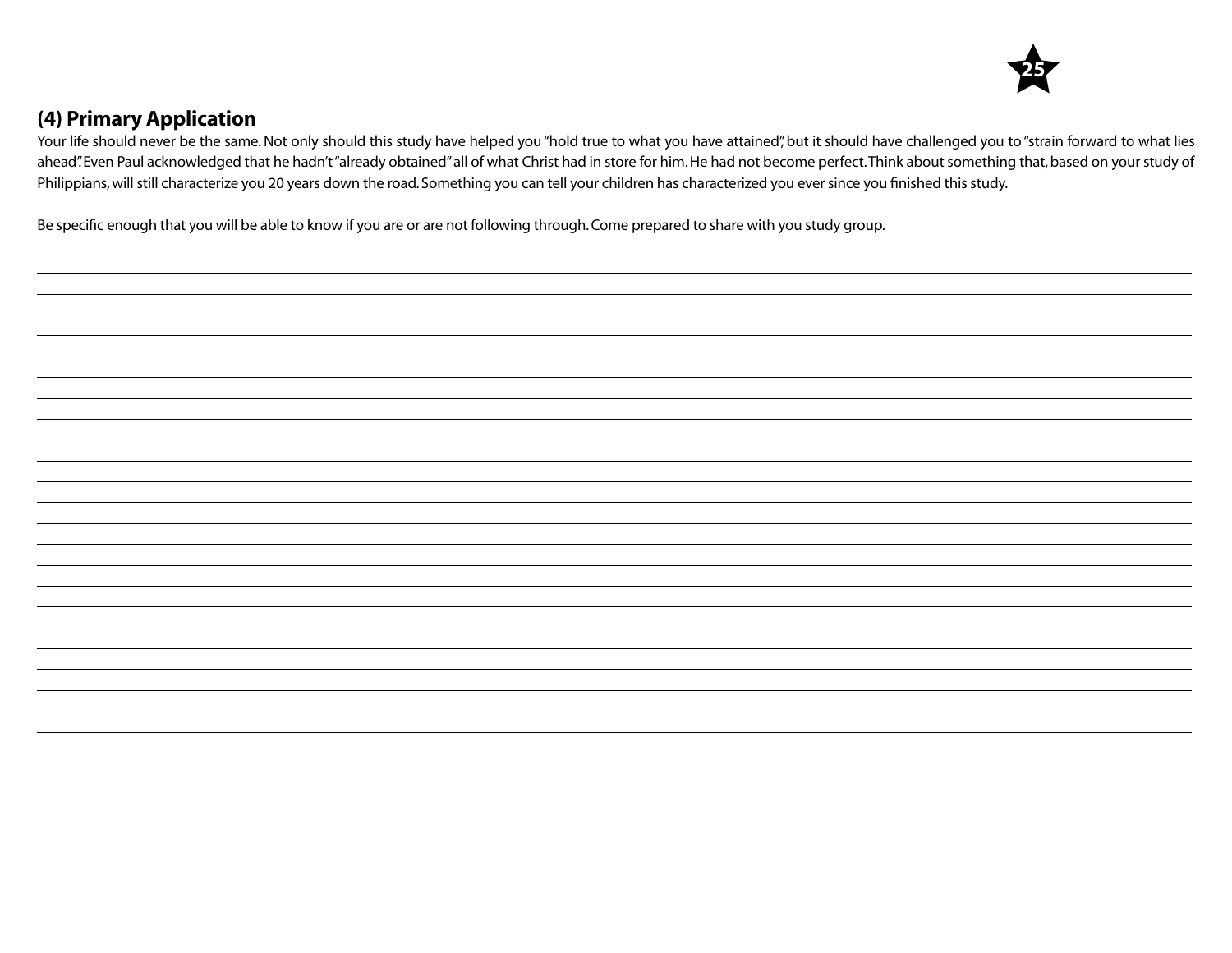

## PHILPPANS **NASB**

#### **Philippians 1**

 1Paul and Timothy, servants of Christ Jesus, To all the saints in Christ Jesus at Philippi, together with the overseers and deacons:

 2Grace and peace to you from God our Father and the Lord Jesus Christ.

#### *Thanksgiving and Prayer*

 3I thank my God every time I remember you. 4In all my prayers for all of you, I always pray with joy 5because of your partnership in the gospel from the first day until now, 6being confident of this, that he who began a good work in you will carry it on to completion until the day of Christ Jesus.

 7It is right for me to feel this way about all of you, since I have you in my heart; for whether I am in chains or defending and confirming the gospel, all of you share in God's grace with me. 8God can testify how I long for all of you with the affection of Christ Jesus.

 9And this is my prayer: that your love may abound more and more in knowledge and depth of insight, 10so that you may be able to discern what is best and may be pure and blameless until the day of Christ, 11filled with the fruit of righteousness that comes through Jesus Christ—to the glory and praise of God.

#### *Paul's Chains Advance the Gospel*

12Now I want you to know, brothers, that what has happened to me has really served to advance the gospel. 13As a result, it has become clear throughout the whole palace guard and to everyone else that I am in chains for Christ. 14Because of my chains, most of the brothers in the Lord have been encouraged to speak the word of God more courageously and fearlessly.

 15It is true that some preach Christ out of envy and rivalry, but others out of goodwill. 16The latter do so in love, knowing that I am put here for the defense of the gospel. 17The former preach Christ out of selfish ambition, not sincerely, supposing that they can stir up trouble for me while I am in chains. 18But what does it matter? The important thing is that in every way, whether from false motives or true, Christ is preached. And because of this I rejoice.

 Yes, and I will continue to rejoice, 19for I know that through your prayers and the help given by the Spirit of Jesus Christ, what has happened to me will turn out for my deliverance. 20I eagerly expect and hope that I will in no way be ashamed, but will have sufficient courage so that now as always Christ will be exalted in my body, whether by life or by death. 21For to me, to live is Christ and to die is gain. 22If I am to go on living in the body, this will mean fruitful labor for me. Yet what shall I choose? I do not know! 23I am torn between the two: I desire to depart and be with Christ, which is better by far; 24but it is more necessary for you that I remain in the body. 25Convinced of this, I know that I will remain, and I will continue with all of you for your progress and joy in the faith, 26so that through my being with you again your joy in Christ Jesus will overflow on account of me.

 27Whatever happens, conduct yourselves in a manner worthy of the gospel of Christ. Then, whether I come and see you or only hear about you in my absence, I will know that you stand firm in one spirit, contending as one man for the faith of the gospel 28without being frightened in any way by those who oppose you. This is a sign to them that they will be destroyed, but that you will be saved—and that by God. 29For it has been granted to you on behalf of Christ not only to believe on him, but also to suffer for him,

30since you are going through the same struggle you saw I had, and now hear that I still have.

#### **Philippians 2** *Imitating Christ's Humility*

 1If you have any encouragement from being united with Christ, if any comfort from his love, if any fellowship with the Spirit, if any tenderness and compassion, 2then make my joy complete by being like-minded, having the same love, being one in spirit and purpose. 3Do nothing out of selfish ambition or vain conceit, but in humility consider others better than yourselves. 4Each of you should look not only to your own interests, but also to the interests of others.

 5Your attitude should be the same as that of Christ Jesus: 6Who, being in very nature God, did not consider equality with God something to be grasped, 7but made himself nothing, taking the very nature of a servant, being made in human likeness. 8And being found in appearance as a man, he humbled himself and became obedient to death—even death on a cross! 9Therefore God exalted him to the highest place and gave him the name that is above every name, 10that at the name of Jesus every knee should bow, in heaven and on earth and under the earth, 11and every tongue confess that Jesus Christ is Lord, to the glory of God the Father.

#### *Shining as Stars*

 12Therefore, my dear friends, as you have always obeyed—not only in my presence, but now much more in my absence—continue to work out your salvation with fear and trembling, 13for it is God who works in you to will and to act according to his good purpose.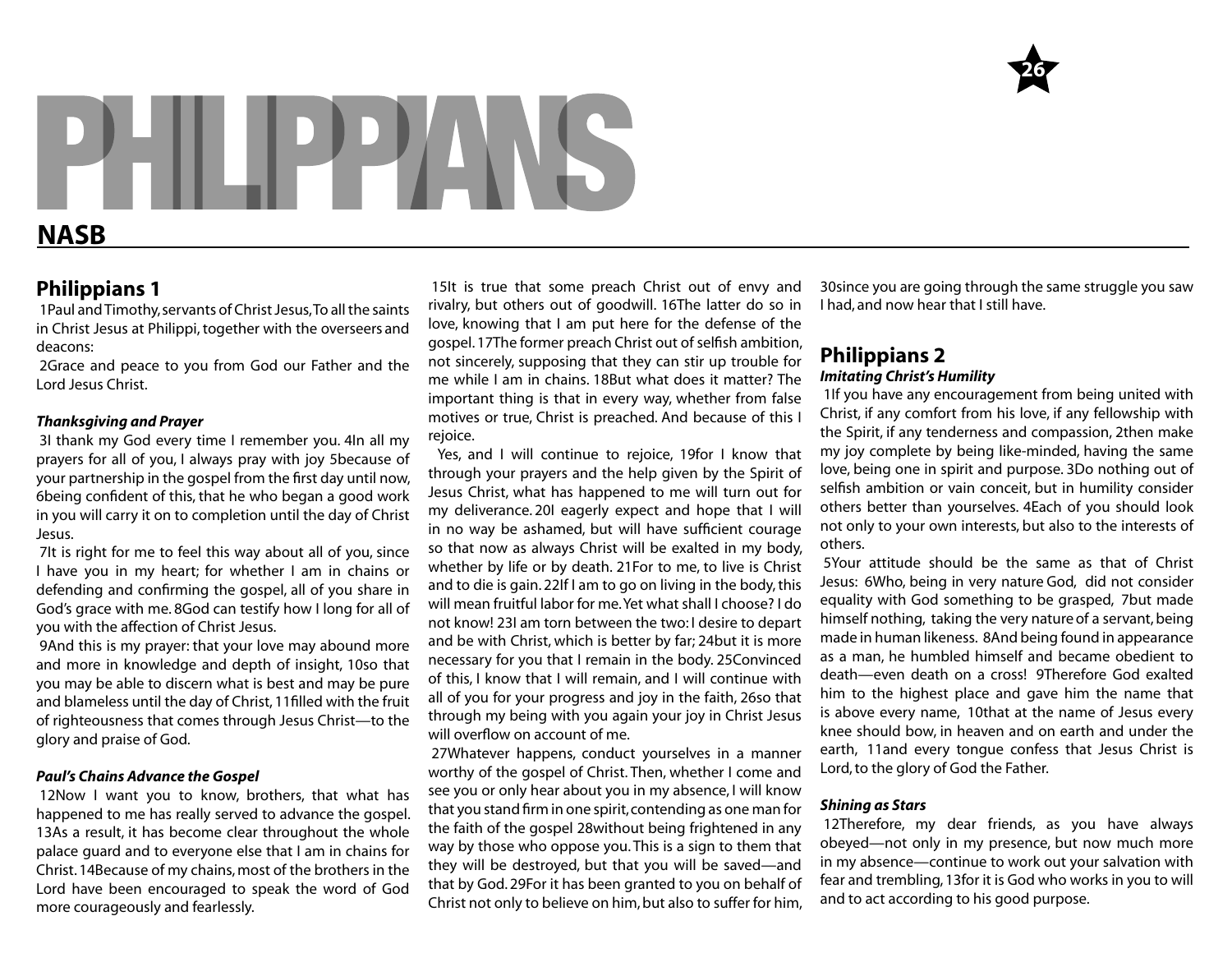

# PHILIPPANS

### **NASB (cont.)**

 14Do everything without complaining or arguing, 15so that you may become blameless and pure, children of God without fault in a crooked and depraved generation, in which you shine like stars in the universe 16as you hold out the word of life—in order that I may boast on the day of Christ that I did not run or labor for nothing. 17But even if I am being poured out like a drink offering on the sacrifice and service coming from your faith, I am glad and rejoice with all of you. 18So you too should be glad and rejoice with me.

#### *Timothy and Epaphroditus*

 19I hope in the Lord Jesus to send Timothy to you soon, that I also may be cheered when I receive news about you. 20I have no one else like him, who takes a genuine interest in your welfare. 21For everyone looks out for his own interests, not those of Jesus Christ. 22But you know that Timothy has proved himself, because as a son with his father he has served with me in the work of the gospel. 23I hope, therefore, to send him as soon as I see how things go with me. 24And I am confident in the Lord that I myself will come soon.

 25But I think it is necessary to send back to you Epaphroditus, my brother, fellow worker and fellow soldier, who is also your messenger, whom you sent to take care of my needs. 26For he longs for all of you and is distressed because you heard he was ill. 27Indeed he was ill, and almost died. But God had mercy on him, and not on him only but also on me, to spare me sorrow upon sorrow. 28Therefore I am all the more eager to send him, so that when you see him again you may be glad and I may have less anxiety. 29Welcome him in the Lord with great joy, and honor men like him, 30because he almost died for the work of Christ, risking his life to make up for the help you

could not give me.

#### **Philippians 3** *No Confidence in the Flesh*

 1Finally, my brothers, rejoice in the Lord! It is no trouble for me to write the same things to you again, and it is a safeguard for you.

 2Watch out for those dogs, those men who do evil, those mutilators of the flesh. 3For it is we who are the circumcision, we who worship by the Spirit of God, who glory in Christ Jesus, and who put no confidence in the flesh— 4though I myself have reasons for such confidence. If anyone else thinks he has reasons to put confidence in the flesh, I have more: 5circumcised on the eighth day, of the people of Israel, of the tribe of Benjamin, a Hebrew of Hebrews; in regard to the law, a Pharisee; 6as for zeal, persecuting the church; as for legalistic righteousness, faultless.

 7But whatever was to my profit I now consider loss for the sake of Christ. 8What is more, I consider everything a loss compared to the surpassing greatness of knowing Christ Jesus my Lord, for whose sake I have lost all things. I consider them rubbish, that I may gain Christ 9and be found in him, not having a righteousness of my own that comes from the law, but that which is through faith in Christ—the righteousness that comes from God and is by faith. 10I want to know Christ and the power of his resurrection and the fellowship of sharing in his sufferings, becoming like him in his death, 11and so, somehow, to attain to the resurrection from the dead.

#### *Pressing on Toward the Goal*

12Not that I have already obtained all this, or have already

been made perfect, but I press on to take hold of that for which Christ Jesus took hold of me. 13Brothers, I do not consider myself yet to have taken hold of it. But one thing I do: Forgetting what is behind and straining toward what is ahead, 14I press on toward the goal to win the prize for which God has called me heavenward in Christ Jesus.

 15All of us who are mature should take such a view of things. And if on some point you think differently, that too God will make clear to you. 16Only let us live up to what we have already attained.

 17Join with others in following my example, brothers, and take note of those who live according to the pattern we gave you. 18For, as I have often told you before and now say again even with tears, many live as enemies of the cross of Christ. 19Their destiny is destruction, their god is their stomach, and their glory is in their shame. Their mind is on earthly things. 20But our citizenship is in heaven. And we eagerly await a Savior from there, the Lord Jesus Christ, 21who, by the power that enables him to bring everything under his control, will transform our lowly bodies so that they will be like his glorious body.

#### **Philippians 4**

 1Therefore, my brothers, you whom I love and long for, my joy and crown, that is how you should stand firm in the Lord, dear friends!

#### *Exhortations*

 2I plead with Euodia and I plead with Syntyche to agree with each other in the Lord. 3Yes, and I ask you, loyal yokefellow, help these women who have contended at my side in the cause of the gospel, along with Clement and the rest of my fellow workers, whose names are in the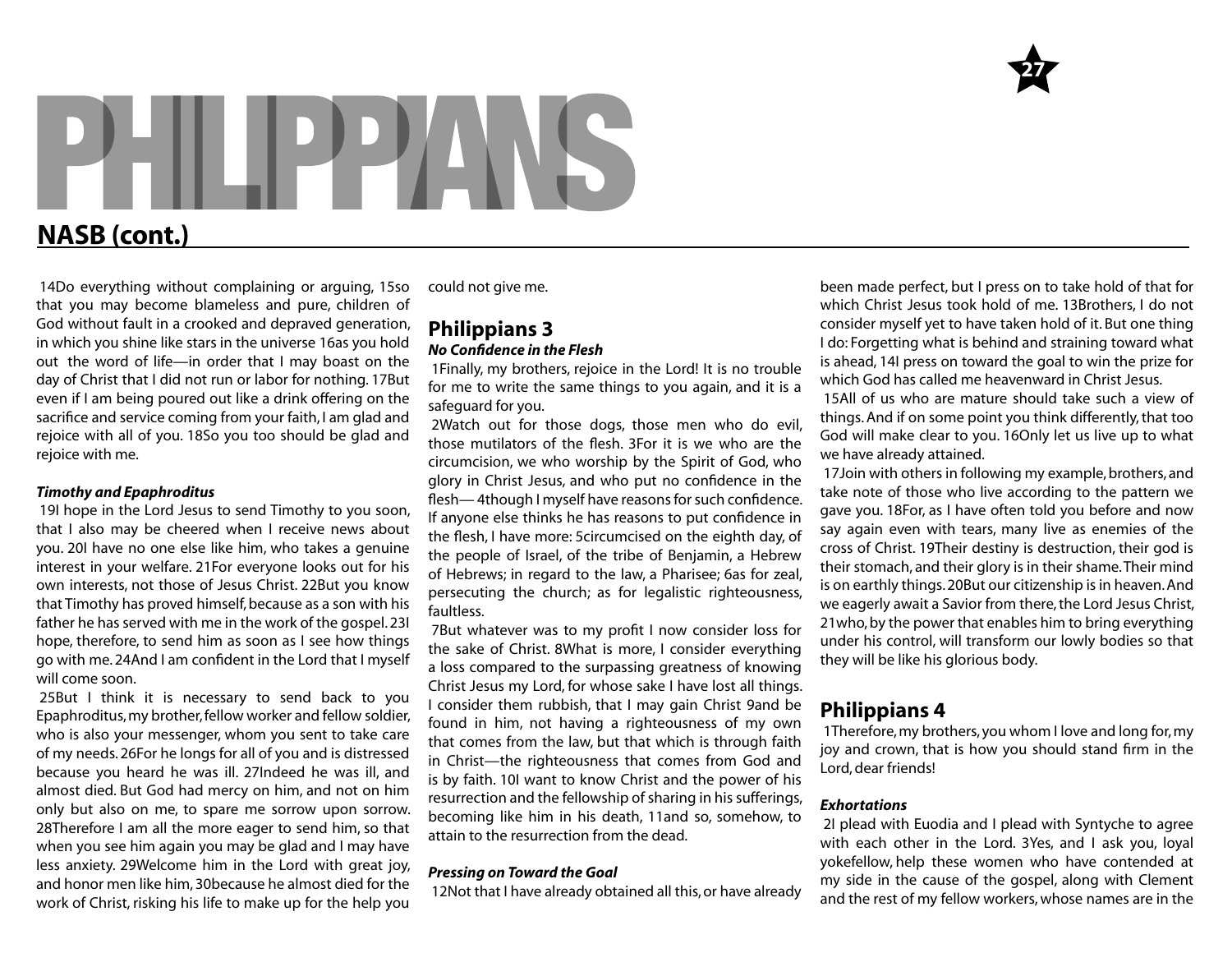

## **NASB (cont.)**

#### book of life.

 4Rejoice in the Lord always. I will say it again: Rejoice! 5Let your gentleness be evident to all. The Lord is near. 6Do not be anxious about anything, but in everything, by prayer and petition, with thanksgiving, present your requests to God. 7And the peace of God, which transcends all understanding, will guard your hearts and your minds in Christ Jesus.

 8Finally, brothers, whatever is true, whatever is noble, whatever is right, whatever is pure, whatever is lovely, whatever is admirable—if anything is excellent or praiseworthy—think about such things. 9Whatever you have learned or received or heard from me, or seen in me—put it into practice. And the God of peace will be with you.

#### Thanks for Their Gifts

 10I rejoice greatly in the Lord that at last you have renewed your concern for me. Indeed, you have been concerned, but you had no opportunity to show it. 11I am not saying this because I am in need, for I have learned to be content whatever the circumstances. 12I know what it is to be in need, and I know what it is to have plenty. I have learned the secret of being content in any and every situation, whether well fed or hungry, whether living in plenty or in want. 13I can do everything through him who gives me strength.

 14Yet it was good of you to share in my troubles. 15Moreover, as you Philippians know, in the early days of your acquaintance with the gospel, when I set out from Macedonia, not one church shared with me in the matter of giving and receiving, except you only; 16for even when I was in Thessalonica, you sent me aid again and again when I was in need. 17Not that I am looking for a gift, but I am looking for what may be credited to your account. 18I

have received full payment and even more; I am amply supplied, now that I have received from Epaphroditus the gifts you sent. They are a fragrant offering, an acceptable sacrifice, pleasing to God. 19And my God will meet all your needs according to his glorious riches in Christ Jesus. 20To our God and Father be glory for ever and ever. Amen.

#### *Final Greetings*

 21Greet all the saints in Christ Jesus. The brothers who are with me send greetings. 22All the saints send you greetings, especially those who belong to Caesar's household. 23The grace of the Lord Jesus Christ be with your spirit. Amen.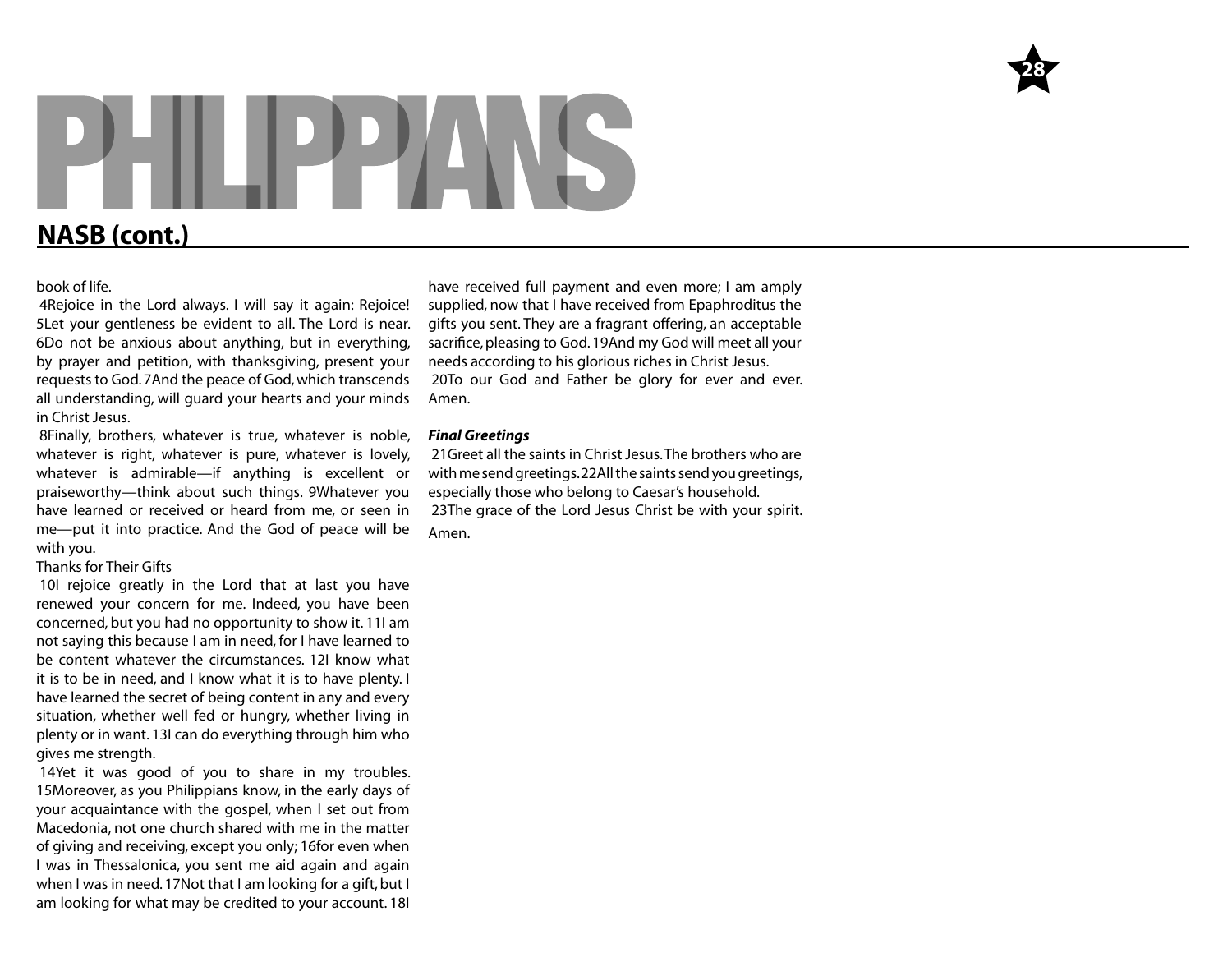

## $\bf PPAN$

### **Matthew Henry's Concise Commentary**

#### *Introduction*

The Philippians felt a very deep interest for the apostle. The scope of the epistle is to confirm them in the faith, to encourage them to walk as becomes the gospel of Christ, to caution them against judaizing teachers, and to express gratitude for their Christian bounty. This epistle is the only one, among those written by St. Paul, in which no censures are implied or expressed. Full commendation and confidence are in every part, and the Philippians are addressed with a peculiar affection, which every serious reader will perceive.

#### *Chapter 1, Verses 1-7*

The highest honour of the most eminent ministers is, to be servants of Christ. And those who are not really saints on earth, never will be saints in heaven. Out of Christ, the best saints are sinners, and unable to stand before God. There is no peace without grace. Inward peace springs from a sense of Divine favour. And there is no grace and peace but from God our Father, the fountain and origin of all blessings. At Philippi the apostle was evil entreated, and saw little fruit of his labour; yet he remembers Philippi with joy. We must thank our God for the graces and comforts, gifts and usefulness of others, as we receive the benefit, and God receives the glory. The work of grace will never be perfected till the day of Jesus Christ, the day of his appearance. But we may always be confident God will perform his good work, in every soul wherein he has really begun it by regeneration; though we must not trust in outward appearances, nor in any thing but a new creation to holiness. People are dear to their ministers, when they receive benefit by their ministry. Fellow-sufferers in the cause of God should be dear one to another.

#### *Chapter 1, Verses 8-11*

Shall not we pity and love those souls whom Christ loves and pities? Those who abound in any grace, need to abound more. Try things which differ; that we may approve the things which are excellent. The truths and laws of Christ are excellent; and they recommend themselves as such to any attentive mind. Sincerity is that in which we should have our conversation in the world, and it is the glory of all our graces. Christians should not be apt to take offence, and should be very careful not to offend God or the brethren. The things which most honour God will most benefit us. Let us not leave it doubtful whether any good fruit is found in us or not. A small measure of Christian love, knowledge, and fruitfulness should not satisfy any.

#### *Chapter 1, Verses 12-20*

The apostle was a prisoner at Rome; and to take off the offence of the cross, he shows the wisdom and goodness of God in his sufferings. These things made him known, where he would never have otherwise been known; and led some to inquire after the gospel. He suffered from false friends, as well as from enemies. How wretched the temper of those who preached Christ out of envy and contention, and to add affliction to the bonds that oppressed this best of men! The apostle was easy in the midst of all. Since our troubles may tend to the good of many, we ought to rejoice. Whatever turns to our salvation, is by the Spirit of Christ; and prayer is the appointed means of seeking for it. Our earnest expectation and hope should not be to be honoured of men, or to escape the cross, but to be upheld amidst temptation, contempt, and affliction. Let us leave it to Christ, which way he will make us serviceable to his glory, whether by labour or suffering, by diligence or patience, by living to his honour in working

for him, or dying to his honour in suffering for him.

#### *Chapter 1, Verses 21-26*

Death is a great loss to a carnal, worldly man, for he loses all his earthly comforts and all his hopes; but to a true believer it is gain, for it is the end of all his weakness and misery. It delivers him from all the evils of life, and brings him to possess the chief good. The apostle's difficulty was not between living in this world and living in heaven; between these two there is no comparison; but between serving Christ in this world and enjoying him in another. Not between two evil things, but between two good things; living to Christ and being with him. See the power of faith and of Divine grace; it can make us willing to die. In this world we are compassed with sin; but when with Christ, we shall escape sin and temptation, sorrow and death, for ever. But those who have most reason to desire to depart, should be willing to remain in the world as long as God has any work for them to do. And the more unexpected mercies are before they come, the more of God will be seen in them.

#### *Chapter 1, Verses 27-30*

Those who profess the gospel of Christ, should live as becomes those who believe gospel truths, submit to gospel laws, and depend upon gospel promises. The original word "conversation" denotes the conduct of citizens who seek the credit, safety, peace, and prosperity of their city. There is that in the faith of the gospel, which is worth striving for; there is much opposition, and there is need of striving. A man may sleep and go to hell; but he who would go to heaven, must look about him and be diligent. There may be oneness of heart and affection among Christians, where there is diversity of judgment about many things.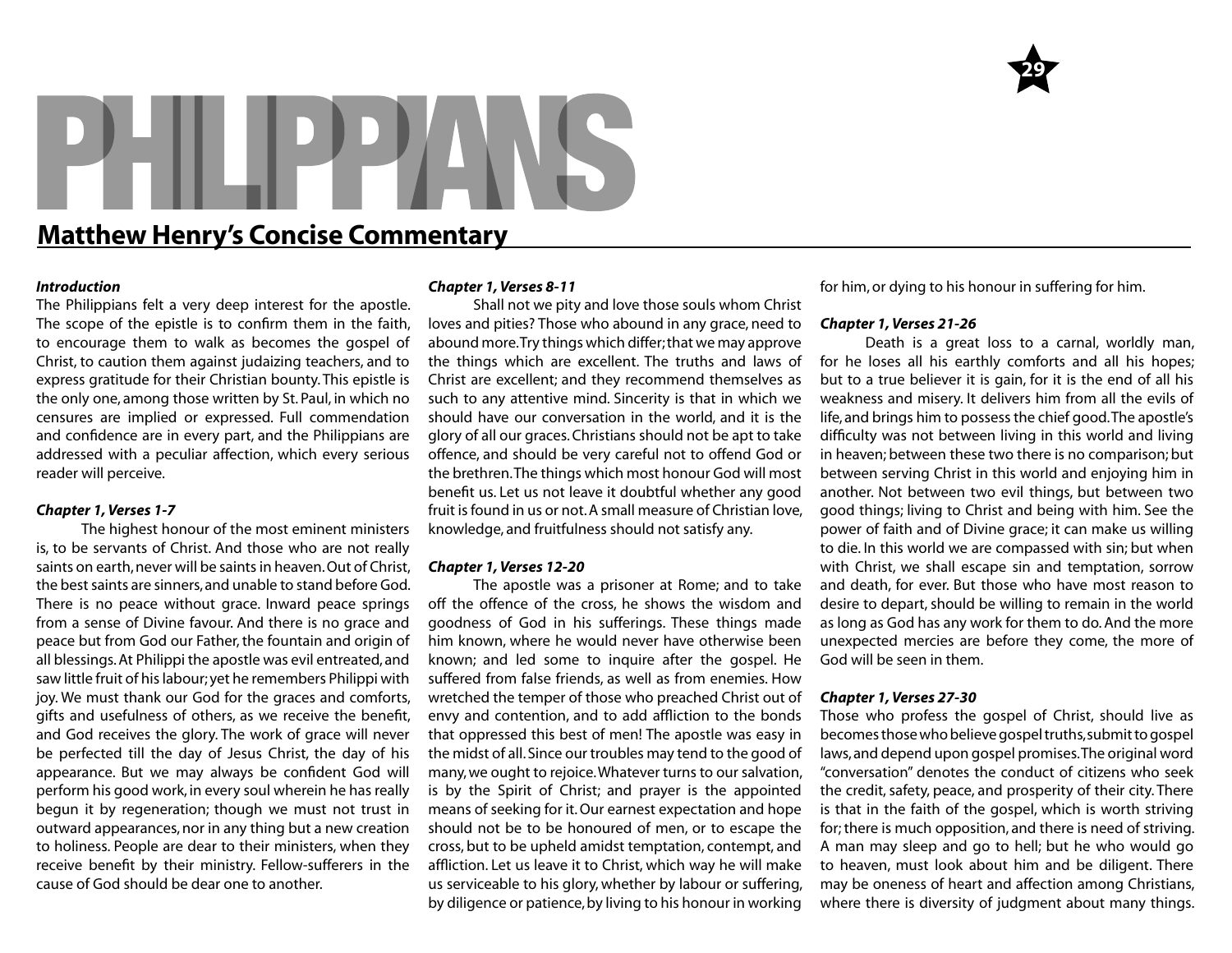

## PPAN

### **Matthew Henry's Concise Commentary (cont.)**

Faith is God's gift on the behalf of Christ; the ability and disposition to believe are from God. And if we suffer reproach and loss for Christ, we are to reckon them a gift, and prize them accordingly. Yet salvation must not be ascribed to bodily afflictions, as though afflictions and worldly persecutions deserved it; but from God only is salvation: faith and patience are his gifts.

#### *Chapter 2, Verses 1-4*

Here are further exhortations to Christian duties; to like-mindedness and lowly-mindedness, according to the example of the Lord Jesus. Kindness is the law of Christ's kingdom, the lesson of his school, the livery of his family. Several motives to brotherly love are mentioned. If you expect or experience the benefit of God's compassions to yourselves, be compassionate one to another. It is the joy of ministers to see people like-minded. Christ came to humble us, let there not be among us a spirit of pride. We must be severe upon our own faults, and quick in observing our own defects, but ready to make favourable allowances for others. We must kindly care for others, but not be busy-bodies in other men's matters. Neither inward nor outward peace can be enjoyed, without lowliness of mind.

#### *Chapter 2, Verses 5-11*

The example of our Lord Jesus Christ is set before us. We must resemble him in his life, if we would have the benefit of his death. Notice the two natures of Christ; his Divine nature, and human nature. Who being in the form of God, partaking the Divine nature, as the eternal and only-begotten Son of God, [John 1:1], had not thought it a robbery to be equal with God, and to receive Divine worship from men. His human nature; herein he became

like us in all things except sin. Thus low, of his own will, he stooped from the glory he had with the Father before the world was. Christ's two states, of humiliation and exaltation, are noticed. Christ not only took upon him the likeness and fashion, or form of a man, but of one in a low state; not appearing in splendour. His whole life was a life of poverty and suffering. But the lowest step was his dying the death of the cross, the death of a malefactor and a slave; exposed to public hatred and scorn. The exaltation was of Christ's human nature, in union with the Divine. At the name of Jesus, not the mere sound of the word, but the authority of Jesus, all should pay solemn homage. It is to the glory of God the Father, to confess that Jesus Christ is Lord; for it is his will, that all men should honour the Son as they honour the Father, [John 5:23] Here we see such motives to self-denying love as nothing else can supply. Do we thus love and obey the Son of God?

#### *Chapter 2, Verses 12-18*

We must be diligent in the use of all the means which lead to our salvation, persevering therein to the end. With great care, lest, with all our advantages, we should come short. Work out your salvation, for it is God who worketh in you. This encourages us to do our utmost, because our labour shall not be in vain: we must still depend on the grace of God. The working of God's grace in us, is to quicken and engage our endeavours. God's good-will to us, is the cause of his good work in us. Do your duty without murmurings. Do it, and do not find fault with it. Mind your work, and do not quarrel with it. By peaceableness; give no just occasion of offence. The children of God should differ from the sons of men. The more perverse others are, the more careful we should be to keep ourselves blameless and harmless. The doctrine

and example of consistent believers will enlighten others, and direct their way to Christ and holiness, even as the light-house warns mariners to avoid rocks, and directs their course into the harbour. Let us try thus to shine. The gospel is the word of life, it makes known to us eternal life through Jesus Christ. Running, denotes earnestness and vigour, continual pressing forward; labouring, denotes constancy, and close application. It is the will of God that believers should be much in rejoicing; and those who are so happy as to have good ministers, have great reason to rejoice with them. [Phil. 2:19-30]

#### *Chapter 2, Verses 19-30*

It is best with us, when our duty becomes natural to us. Naturally, that is, sincerely, and not in pretence only; with a willing heart and upright views. We are apt to prefer our own credit, ease, and safety, before truth, holiness, and duty; but Timothy did not so. Paul desired liberty, not that he might take pleasure, but that he might do good. Epaphroditus was willing to go to the Philippians, that he might be comforted with those who had sorrowed for him when he was sick. It seems, his illness was caused by the work of God. The apostle urges them to love him the more on that account. It is doubly pleasant to have our mercies restored by God, after great danger of their removal; and this should make them more valued. What is given in answer to prayer, should be received with great thankfulness and joy.

#### *Chapter 3, Verses 1-11*

Sincere Christians rejoice in Christ Jesus. The prophet calls the false prophets dumb dogs,[ Is. 56:10]; to which the apostle seems to refer. Dogs, for their malice against faithful professors of the gospel of Christ, barking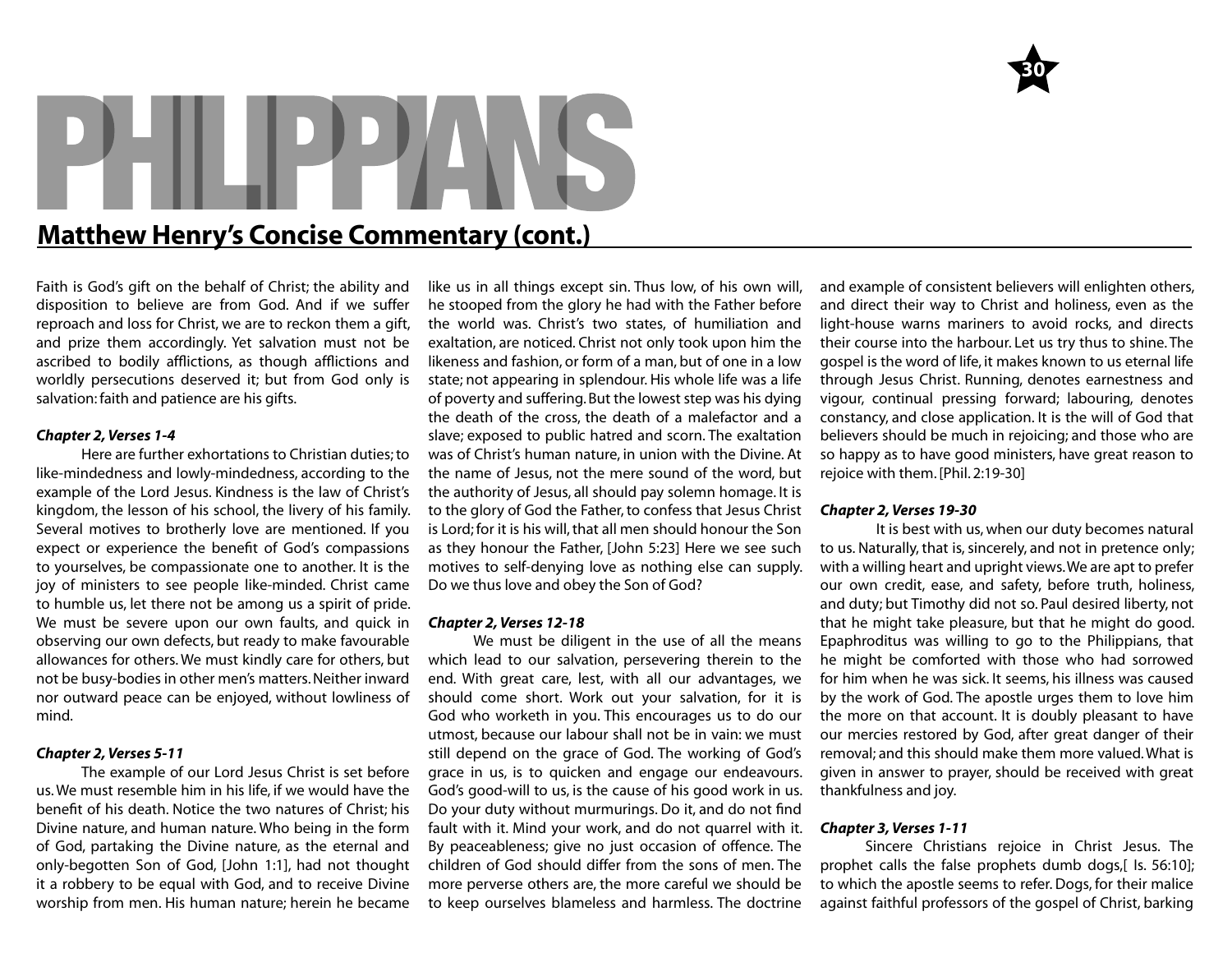## $\bf PPA$

**Matthew Henry's Concise Commentary (cont.)** 

at them and biting them. They urged human works in opposition to the faith of Christ; but Paul calls them evilworkers. He calls them the concision; as they rent the church of Christ, and cut it to pieces. The work of religion is to no purpose, unless the heart is in it, and we must worship God in the strength and grace of the Divine Spirit. They rejoice in Christ Jesus, not in mere outward enjoyments and performances. Nor can we too earnestly guard against those who oppose or abuse the doctrine of free salvation. If the apostle would have gloried and trusted in the flesh, he had as much cause as any man. But the things which he counted gain while a Pharisee, and had reckoned up, those he counted loss for Christ. The apostle did not persuade them to do any thing but what he himself did; or to venture on any thing but that on which he himself ventured his never-dying soul. He deemed all these things to be but loss, compared with the knowledge of Christ, by faith in his person and salvation. He speaks of all worldly enjoyments and outward privileges which sought a place with Christ in his heart, or could pretend to any merit and desert, and counted them but loss; but it might be said, It is easy to say so; but what would he do when he came to the trial? He had suffered the loss of all for the privileges of a Christian. Nay, he not only counted them loss, but the vilest refuse, offals thrown to dogs; not only less valuable than Christ, but in the highest degree contemptible, when set up as against him. True knowledge of Christ alters and changes men, their judgments and manners, and makes them as if made again anew. The believer prefers Christ, knowing that it is better for us to be without all worldly riches, than without Christ and his word. Let us see what the apostle resolved to cleave to, and that was Christ and heaven. We are undone, without righteousness wherein to appear before God, for we are guilty. There

is a righteousness provided for us in Jesus Christ, and it is a complete and perfect righteousness. None can have benefit by it, who trust in themselves. Faith is the appointed means of applying the saving benefit. It is by faith in Christ's blood. We are made conformable to Christ's death, when we die to sin, as he died for sin; and the world is crucified to us, and we to the world, by the cross of Christ. The apostle was willing to do or to suffer any thing, to attain the glorious resurrection of saints. This hope and prospect carried him through all difficulties in his work. He did not hope to attain it through his own merit and righteousness, but through the merit and righteousness of Jesus Christ. [Phil. 3:12-21]

#### *Chapter 3, Verses 12-21*

This simple dependence and earnestness of soul, were not mentioned as if the apostle had gained the prize, or were already made perfect in the Saviour's likeness. He forgot the things which were behind, so as not to be content with past labours or present measures of grace. He reached forth, stretched himself forward towards his point; expressions showing great concern to become more and more like unto Christ. He who runs a race, must never stop short of the end, but press forward as fast as he can; so those who have heaven in their view, must still press forward to it, in holy desires and hopes, and constant endeavours. Eternal life is the gift of God, but it is in Christ Jesus; through his hand it must come to us, as it is procured for us by him. There is no getting to heaven as our home, but by Christ as our Way. True believers, in seeking this assurance, as well as to glorify him, will seek more nearly to resemble his sufferings and death, by dying to sin, and by crucifying the flesh with its affections and lusts. In these things there is a great difference among

real Christians, but all know something of them. Believers make Christ all in all, and set their hearts upon another world. If they differ from one another, and are not of the same judgment in lesser matters, yet they must not judge one another; while they all meet now in Christ, and hope to meet shortly in heaven. Let them join in all the great things in which they are agreed, and wait for further light as to lesser things wherein they differ. The enemies of the cross of Christ mind nothing but their sensual appetites. Sin is the sinner's shame, especially when gloried in. The way of those who mind earthly things, may seem pleasant, but death and hell are at the end of it. If we choose their way, we shall share their end. The life of a Christian is in heaven, where his Head and his home are, and where he hopes to be shortly; he sets his affections upon things above; and where his heart is, there will his conversation be. There is glory kept for the bodies of the saints, in which they will appear at the resurrection. Then the body will be made glorious; not only raised again to life, but raised to great advantage. Observe the power by which this change will be wrought. May we be always prepared for the coming of our Judge; looking to have our vile bodies changed by his Almighty power, and applying to him daily to new-create our souls unto holiness; to deliver us from our enemies, and to employ our bodies and souls as instruments of righteousness in his service.

#### *Chapter 4, Verse 1*

The believing hope and prospect of eternal life, should make us steady and constant in our Christian course. There is difference of gifts and graces, yet, being renewed by the same Spirit, we are brethren. To stand fast in the Lord, is to stand fast in his strength, and by his grace.